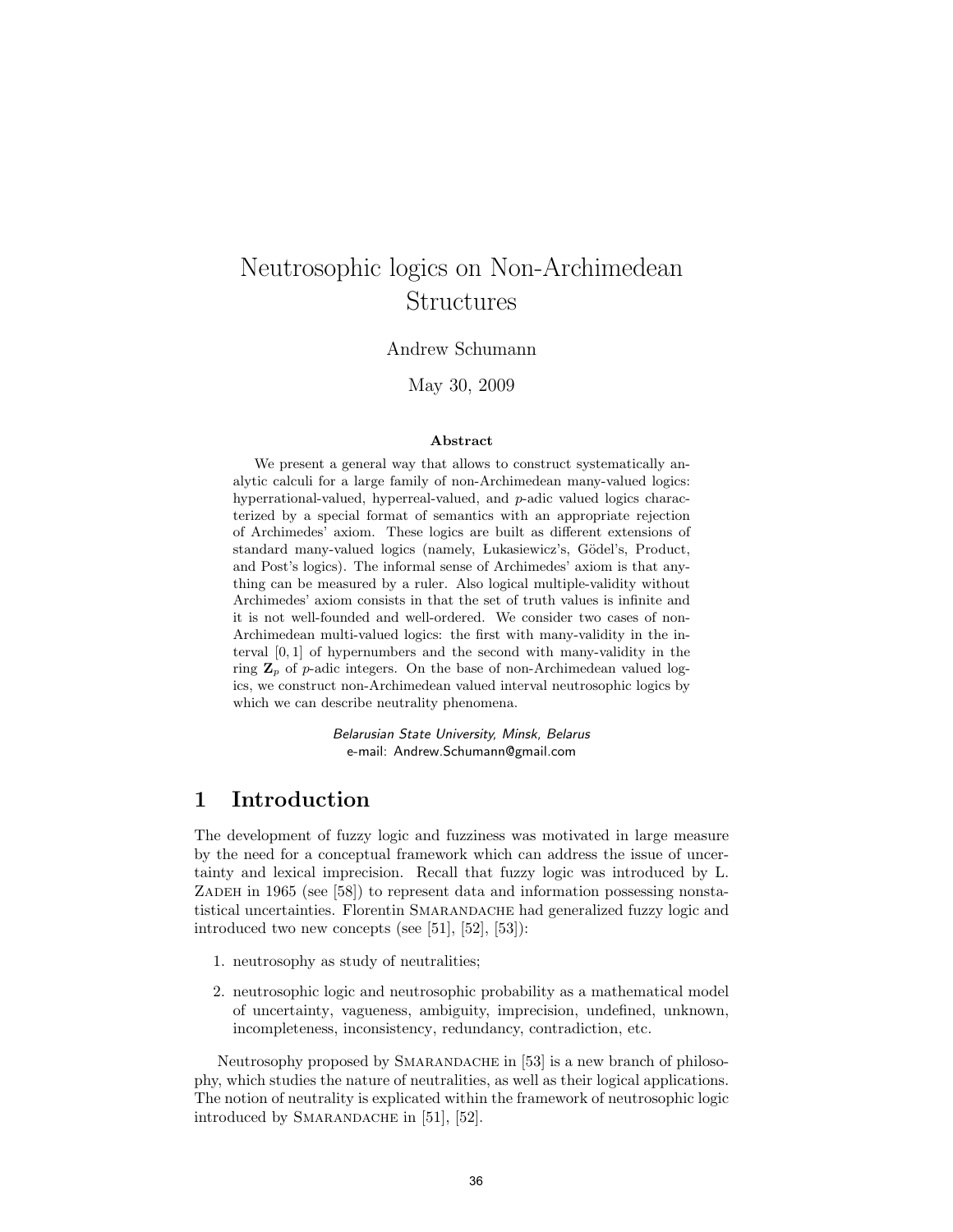In this paper we consider neutrosophic logic as a generalization of non-Archimedean valued logic, where the truth values of  $*(0,1]$  are extended to truth triples of the form  $\langle t, i, f \rangle \subseteq (*0, 1])^3$ , where t is the truth-degree, i the indeterminacy-degree, f the falsity-degree and they are approximated by nonstandard subsets of <sup>∗</sup> [0, 1], and these subsets may overlap and exceed the unit interval in the sense of the non-Archimedean analysis.

Neutrosophic logic is an alternative to all the existing logics, because it represents a mathematical model of uncertainty on non-Archimedean structures. It is a non-classical logic in which each proposition is estimated to have the percentage of truth in a subset  $t \subseteq [0,1]$ , the percentage of indeterminacy in a subset  $i \subseteq [0,1]$ , and the percentage of falsity in a subset  $f \subseteq [0,1]$ . Thus, neutrosophic logic is a formal frame trying to measure the truth, indeterminacy, and falsehood simultaneously, therefore it generalizes:

- Boolean logic  $(i = \emptyset, t \text{ and } f \text{ consist of either } 0 \text{ or } 1);$
- *n*-valued logic ( $i = \emptyset$ , t and f consist of members 0, 1, ...,  $n-1$ );
- fuzzy logic  $(i = \emptyset, t \text{ and } f \text{ consist of members of } [0, 1]).$

In simple neutrosophic logic, where  $t, i, f$  are singletons, the tautologies have the truth value  $\langle 1, 0, 0 \rangle$ , the contradictions the value  $\langle 0, 1, 1 \rangle$ . While for a paradox, we have the truth value  $\langle 1, 1, 1 \rangle$ . Indeed, the paradox is the only proposition true and false in the same time in the same world, and indeterminate as well! We can assume that some statements are indeterminate in all possible worlds, i.e. that there exists "absolute indeterminacy"  $(*1, *1, *1)$ .

DEZERT suggested to develop practical applications of neutrosophic logic (see [54], [55]), e.g. for solving certain practical problems posed in the domain of research in Data/Information fusion.

In the next sections, we shall consider the following non-Archimedean structures:

- 1. the nonstandard extension <sup>∗</sup>Q (called the field of hyperrational numbers),
- 2. the nonstandard extension  $*R$  (called the field of hyperreal numbers),
- 3. the nonstandard extension  $\mathbf{Z}_p$  (called the ring of p-adic integers) that we obtain as follows. Let the set  ${\bf N}$  of natural numbers be the index set and let  $\Theta = \{0, \ldots, p-1\}$ . Then the nonstandard extension  $\Theta^N \setminus \mathcal{U} = \mathbb{Z}_p$ .

Further, we shall set the following logics on non-Archimedean structures:

- hyperrational valued LUKASIEWICZ's, GÖDEL's, and Product logics,
- hyperreal valued LUKASIEWICZ's, GÖDEL's, and Product logics,
- $p$ -adic valued LUKASIEWICZ's, GÖDEL's logics.

Recall that non-Archimedean logical multiple-validities were considered by SCHUMANN in  $[45] - [49]$ .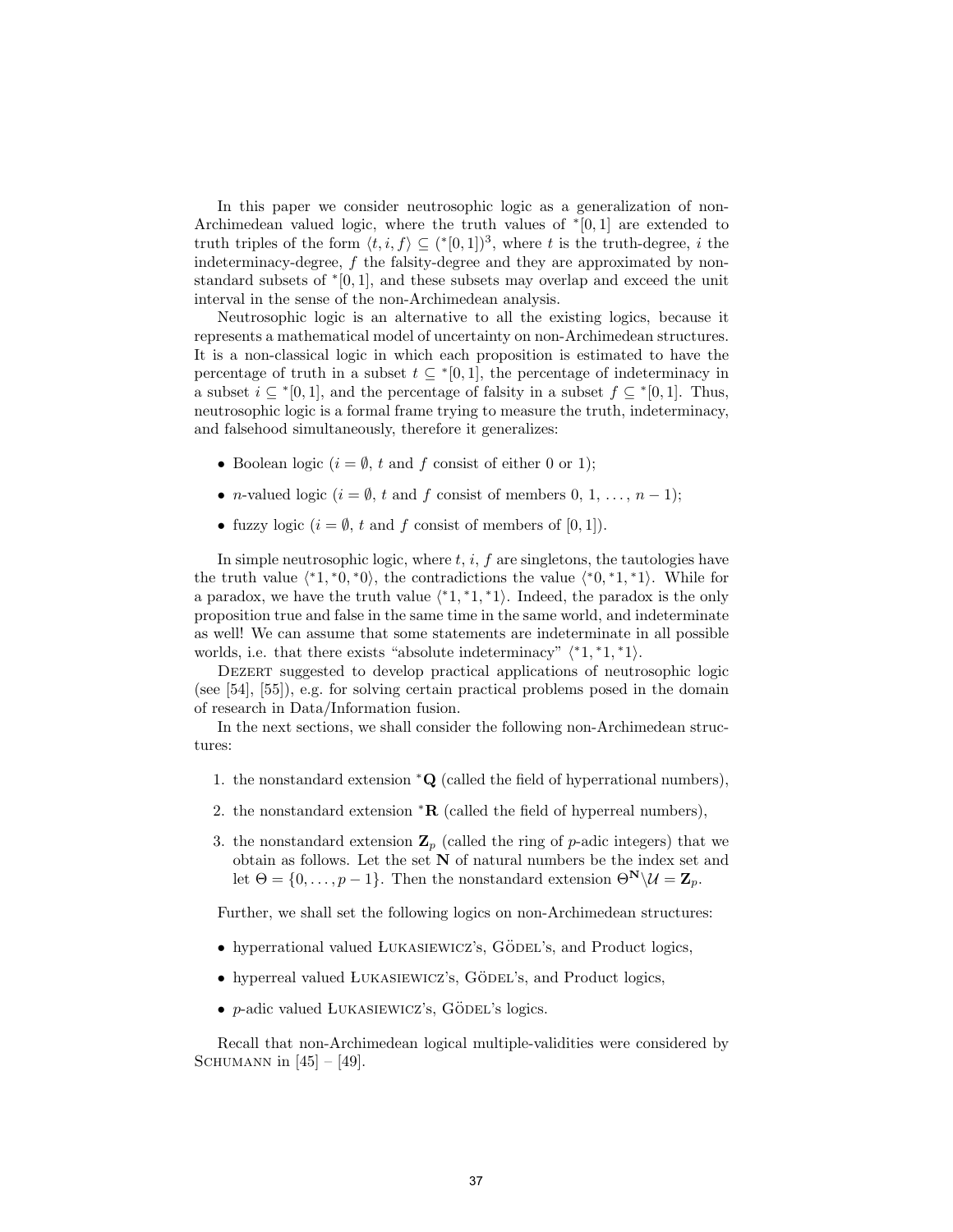#### 2 Hyper-valued logics

Assume that  $^*{\bf Q}_{[0,1]} = {\bf Q}_{[0,1]}^{\bf N}/\mathcal{U}$  is a nonstandard extension of the subset  ${\bf Q}_{[0,1]} =$  $\mathbf{Q} \cap [0,1]$  of rational numbers, where U is the FRECHET filter that may be no ultrafilter, and  ${}^{\sigma} \mathbf{Q}_{[0,1]} \subset {}^* \mathbf{Q}_{[0,1]}$  is the subset of standard members. We can extend the usual order structure on  $\mathbf{Q}_{[0,1]}$  to a partial order structure on  $^*\mathbf{Q}_{[0,1]}$ :

1. for rational numbers  $x, y \in \mathbf{Q}_{[0,1]}$  we have  $x \leq y$  in  $\mathbf{Q}_{[0,1]}$  iff  $[f] \leq [g]$  in \* $\mathbf{Q}_{[0,1]}$ , where  $\{\alpha \in \mathbf{N} : f(\alpha) = x\} \in \mathcal{U}$  and  $\{\alpha \in \mathbf{N} : g(\alpha) = y\} \in \mathcal{U}$ ,

i.e., f and g are constant functions such that  $[f] = *x$  and  $[g] = *y$ ,

2. each positive rational number  $^*x \in {}^{\sigma}Q_{[0,1]}$  is greater than any number  $[f] \in {^*{\mathbf{Q}}}_{[0,1]} \backslash {^{\sigma}{\mathbf{Q}}}_{[0,1]},$ 

i.e., \* $x > [f]$  for any positive  $x \in \mathbf{Q}_{[0,1]}$  and  $[f] \in {^*}\mathbf{Q}_{[0,1]}$ , where  $[f]$  isn't constant function.

These conditions have the following informal sense:

- 1. The sets  ${}^{\sigma} \mathbf{Q}_{[0,1]}$  and  $\mathbf{Q}_{[0,1]}$  have isomorphic order structure.
- 2. The set  $*{\bf Q}_{[0,1]}$  contains actual infinities that are less than any positive rational number of  $\sigma_{\mathbf{Q}_{[0,1]}}$ .

Define this partial order structure on  $^*{\bf Q}_{[0,1]}$  as follows:

 $\mathcal{O}_{\ast}$  any hyperrational numbers  $[f], [g] \in {\ast} \mathbf{Q}_{[0,1]},$  we set  $[f] \leq [g]$  if

$$
\{\alpha \in \mathbf{N} \colon f(\alpha) \le g(\alpha)\} \in \mathcal{U}.
$$

2. For any hyperrational numbers  $[f], [g] \in {^*Q}_{[0,1]}$ , we set  $[f] < [g]$  if

$$
\{\alpha \in \mathbf{N} \colon f(\alpha) \le g(\alpha)\} \in \mathcal{U}
$$

and  $[f] \neq [g]$ , i.e.,  $\{\alpha \in \mathbb{N} : f(\alpha) \neq g(\alpha)\} \in \mathcal{U}$ .

3. For any hyperrational numbers  $[f],[g] \in {^*\mathbf{Q}}_{[0,1]}$ , we set  $[f] = [g]$  if  $f \in [g]$ .

This ordering relation is not linear, but partial, because there exist elements  $[f], [g] \in {^*Q}_{[0,1]},$  which are incompatible.

Introduce two operations max, min in the partial order structure  $\mathcal{O}_{\ast}$ .

- 1. for all hyperrational numbers  $[f], [g] \in {^*Q}_{[0,1]}, \min([f], [g]) = [f]$  if and only if  $[f] \leq [g]$  under condition  $\mathcal{O}_{\ast}$ <sup>o</sup>,
- 2. for all hyperrational numbers  $[f], [g] \in {^*Q}_{[0,1]}, \max([f], [g]) = [g]$  if and only if  $[f] \leq [g]$  under condition  $\mathcal{O}_{\ast}$ **Q**,
- 3. for all hyperrational numbers  $[f], [g] \in {^*Q}_{[0,1]}, \min([f], [g]) = \max([f], [g]) =$  $[f] = [g]$  if and only if  $[f] = [g]$  under condition  $\mathcal{O}_{\ast}$ <sup>Q</sup>,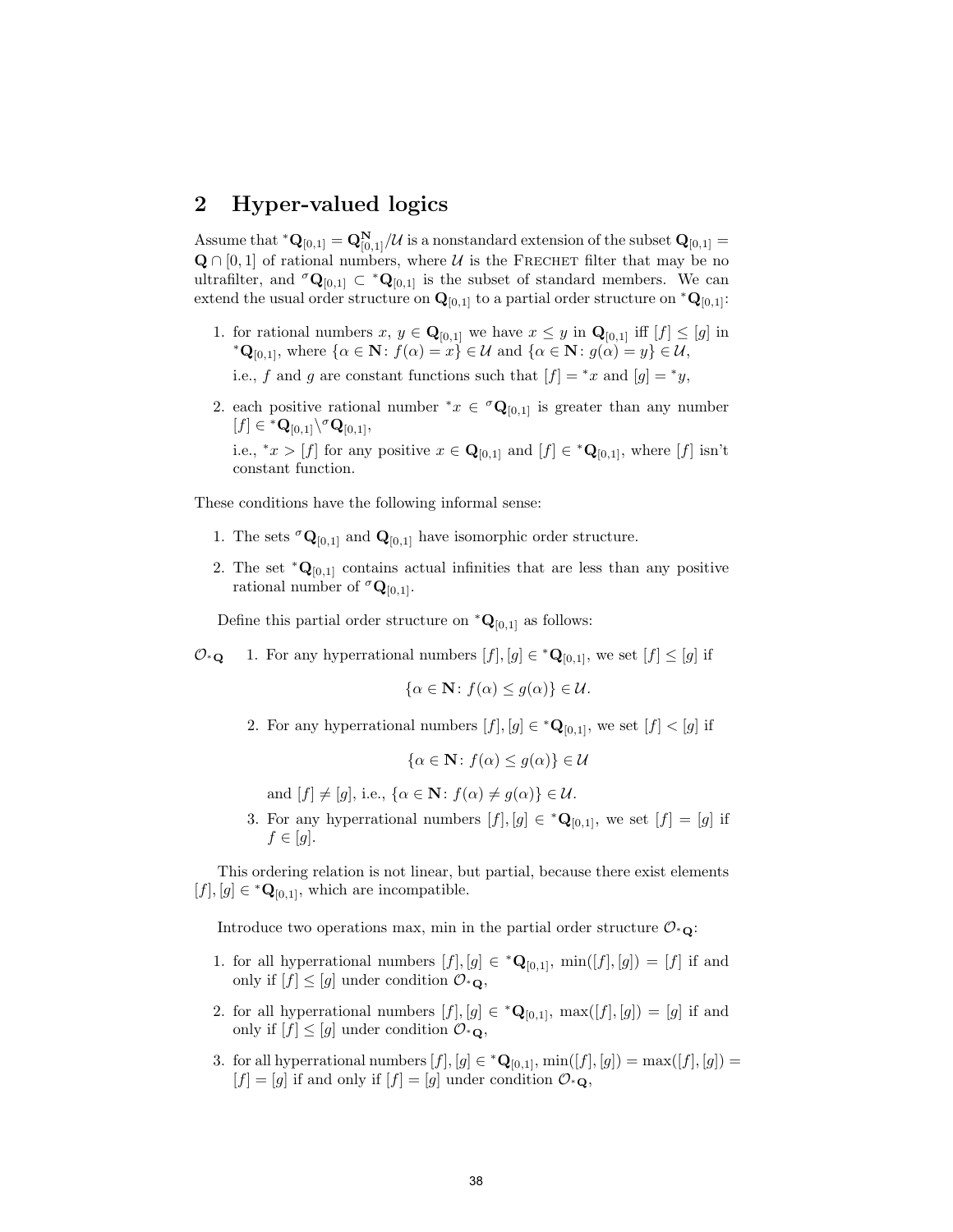4. for all hyperrational numbers  $[f], [g] \in {^*Q}_{[0,1]}$ , if  $[f], [g]$  are incompatible under condition  $\mathcal{O}_{\ast}\mathbf{Q}$ , then  $\min([f],[g]) = [h]$  iff

$$
\{\alpha \in \mathbf{N} \colon \min(f(\alpha), g(\alpha)) = h(\alpha)\} \in \mathcal{U}.
$$

5. for all hyperrational numbers  $[f], [g] \in {^*Q}_{[0,1]}$ , if  $[f], [g]$  are incompatible under condition  $\mathcal{O}_{\ast}\mathbf{Q}$ , then  $\max([f],[g]) = [h]$  iff

$$
\{\alpha \in \mathbf{N} \colon \max(f(\alpha), g(\alpha)) = h(\alpha)\} \in \mathcal{U}.
$$

It is easily seen that conditions  $1 - 3$  are corollaries of conditions 4, 5.

Note there exist the maximal number  ${}^*1 \in {}^*Q_{[0,1]}$  and the minimal number \*0 ∈ \* $\mathbf{Q}_{[0,1]}$  under condition  $\mathcal{O}_{\ast}\mathbf{Q}$ . Therefore, for any  $[f] \in {}^*\mathbf{Q}_{[0,1]}$ , we have:  $\max({}^*1,[f]) = {}^*1, \max({}^*0,[f]) = [f], \min({}^*1,[f]) = [f] \text{ and } \min({}^*0,[f]) = {}^*0.$ Now define hyperrational-valued Lukasiewicz's logic M<sup>∗</sup>Q:

**Definition 1** The ordered system  $\langle V_*\mathbf{Q}, \neg_L, \neg_L, \vee, \wedge, \tilde{\exists}, \tilde{\forall}, \{^*\} \rangle$  is called hyperrational valued LUKASIEWICZ's matrix logic  $\mathfrak{M}_{*\mathbf{Q}}$ , where

- 1.  $V_*\mathbf{Q} = * \mathbf{Q}_{[0,1]}$  is the subset of hyperrational numbers,
- 2. for all  $[x] \in V_{*Q}$ ,  $\neg_L[x] = {}^{*}1 [x]$ ,
- 3. for all  $[x], [y] \in V_*_{\mathbf{Q}}, [x] \to_L [y] = \min({^*1}, {^*1} [x] + [y]),$
- 4. for all  $[x], [y] \in V_{\ast \mathbf{Q}}, [x] \vee [y] = ([x] \rightarrow_L [y]) \rightarrow_L [y] = \max([x], [y]),$
- 5. for all  $[x], [y] \in V_{\ast}$ **o**,  $[x] \wedge [y] = \neg_L(\neg_L[x] \vee \neg_L[y]) = \min([x], [y]),$
- 6. for a subset  $M \subseteq V_*_{\mathbf{Q}}, \ \tilde{\exists}(M) = \max(M)$ , where  $\max(M)$  is a maximal element of M,
- 7. for a subset  $M \subseteq V_{*Q}$ ,  $\widetilde{\forall}(M) = \min(M)$ , where  $\min(M)$  is a minimal element of M,
- 8.  $\{ \cdot \}$  is the set of designated truth values.

The truth value \*0 ∈  $V_*$ **Q** is false, the truth value \*1 ∈  $V_*$ **Q** is true, and other truth values  $x \in V_*_{\mathbf{Q}} \backslash {\{*\mathbf{0},*\mathbf{1}\}}$  are neutral.

If we replace the set  $\mathbf{Q}_{[0,1]}$  by  $\mathbf{R}_{[0,1]}$  and the set  $^*\mathbf{Q}_{[0,1]}$  by  $^*\mathbf{R}_{[0,1]}$  in all above definitions, then we obtain hyperreal valued matrix logic  $\mathfrak{M}_{*R}$ .

**Definition 2** Hyper-valued GÖDEL's matrix logic  $G_{\text{*[0,1]}}$  is the structure  $\langle \text{*}[0,1],$  $\neg_G, \rightarrow_G, \vee, \wedge, \exists, \forall, {\dagger} \}$ , where

- 1. for all  $[x] \in {}^*[0,1], \neg_G[x] = [x] \rightarrow_G {}^*0$ ,
- 2. for all  $[x], [y] \in *[0,1], [x] \to_G [y] = *1$  if  $[x] \leq [y]$  and  $[x] \to_G [y] = [y]$ otherwise,
- 3. for all  $[x], [y] \in {}^*[0,1], [x] \vee [y] = \max([x], [y]),$
- 4. for all  $[x], [y] \in ^{*}[0,1], [x] \wedge [y] = \min([x], [y]),$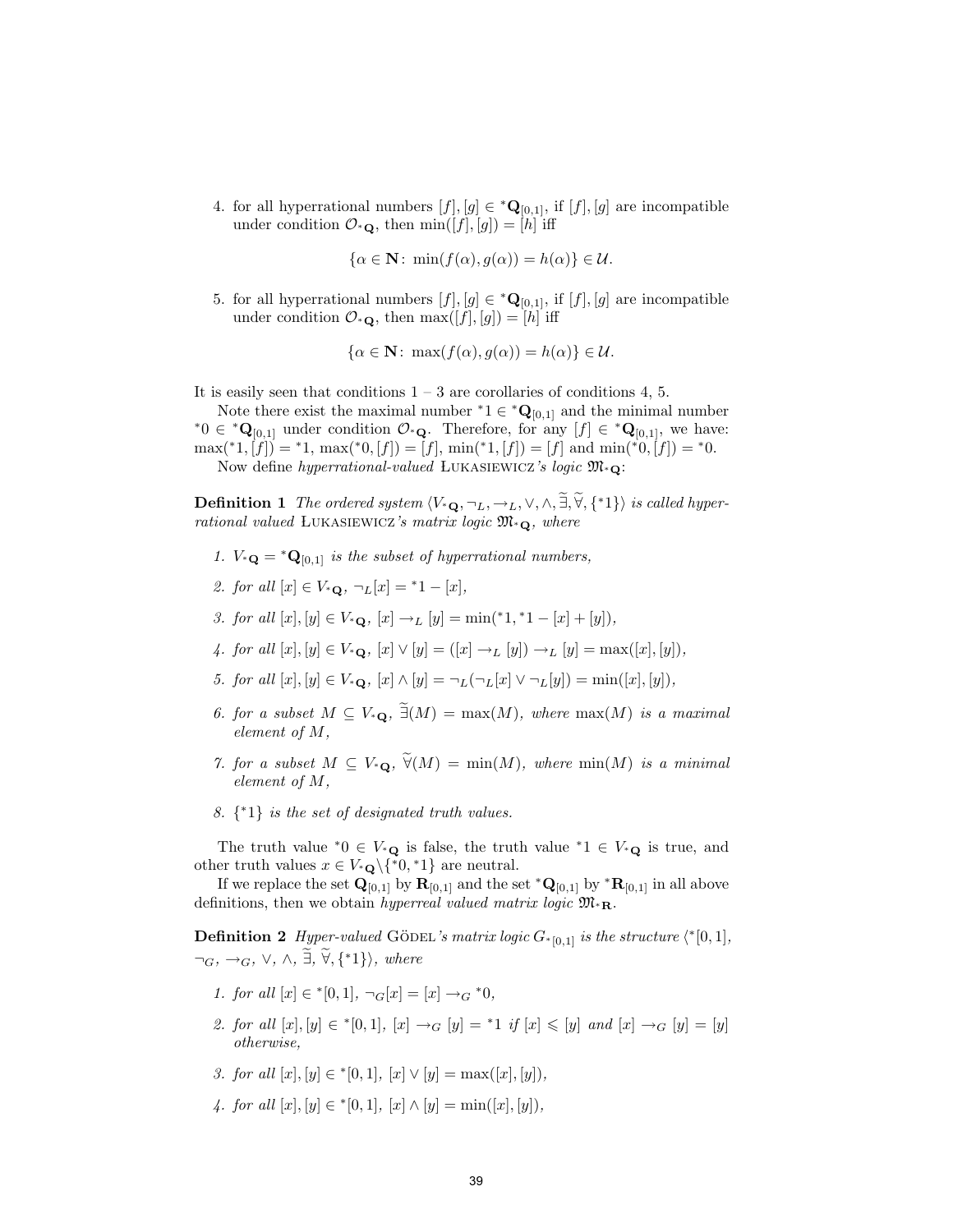- 5. for a subset  $M \subseteq {}^{*}[0,1], \exists (M) = \max(M),$  where  $\max(M)$  is a maximal element of M,
- 6. for a subset  $M \subseteq {}^{*}[0,1], \ \widetilde{\forall}(M) = \min(M),$  where  $\min(M)$  is a minimal element of M,
- 7. { <sup>∗</sup>1} is the set of designated truth values.

The truth value  $*0 \in \{0,1\}$  is false, the truth value  $*1 \in \{0,1\}$  is true, and other truth values  $[x] \in {}^*(0,1)$  are neutral.

**Definition 3** Hyper-valued Product matrix logic  $\Pi_{\infty}[0,1]$  is the structure  $\langle \infty^*[0,1],$  $\neg$ Π,  $\neg$ Π,  $\&$ Π,  $\land$ ,  $\lor$ ,  $\exists$ ,  $\widetilde{\forall}$ ,  $\{\ast 1\}$ , where

1. for all 
$$
[x] \in {}^*[0,1], \neg_{\Pi}[x] = [x] \rightarrow_{\Pi} {}^*0,
$$

2. for all 
$$
[x], [y] \in {}^{*}[0,1], [x] \to_{\Pi} [y] = \begin{cases} {}^{*}1, & if [x] \leq [y], \\ \min({}^{*}1, \frac{[y]}{[x]}), & otherwise; \end{cases}
$$

- 3. for all  $[x], [y] \in ^{\ast}[0,1], [x] \& \Pi[y] = [x] \cdot [y],$
- 4. for all  $[x], [y] \in ^*[0,1], [x] \wedge [y] = [x] \cdot ([x] \rightarrow_{\Pi} [y]),$
- 5. for all [x], [y] ∈ \*[0, 1], [x] ∨ [y] = (([x] →Π [y]) →Π [y]) ∧ (([y] →Π [x]) →Π  $[x]$ ,
- 6. for a subset  $M \subseteq {}^{*}[0,1], \exists (M) = \max(M),$  where  $\max(M)$  is a maximal element of M,
- 7. for a subset  $M \subseteq {}^{*}[0,1], \ \widetilde{\forall}(M) = \min(M),$  where  $\min(M)$  is a minimal element of M,
- 8.  $\{ \cdot \}$  is the set of designated truth values.

The truth value  $*0 \in \{0,1\}$  is false, the truth value  $*1 \in \{0,1\}$  is true, and other truth values  $[x] \in {}^*(0,1)$  are neutral.

#### 3 p-Adic valued logics

Let us remember that the expansion

$$
n = \alpha_{-N} \cdot p^{-N} + \alpha_{-N+1} \cdot p^{-N+1} + \ldots + \alpha_{-1} \cdot p^{-1} + \alpha_0 + \alpha_1 \cdot p + \ldots + \alpha_k \cdot p^k + \ldots = \sum_{k=-N}^{+\infty} \alpha_k \cdot p^k,
$$

where  $\alpha_k \in \{0, 1, \ldots, p-1\}, \forall k \in \mathbb{Z}, \text{ and } \alpha_{-N} \neq 0, \text{ is called the canonical }$ expansion of p-adic number n (or p-adic expansion for n). The number n is called p-adic. This number can be identified with sequences of digits:  $n =$  $\ldots \alpha_2 \alpha_1 \alpha_0, \alpha_{-1} \alpha_{-2} \ldots \alpha_{-N}$ . We denote the set of such numbers by  $\mathbf{Q}_p$ .

The expansion  $n = \alpha_0 + \alpha_1 \cdot p + \ldots + \alpha_k \cdot p^k + \ldots = \sum_{r=1}^{\infty}$  $\sum_{k=0} \alpha_k \cdot p^k$ , where  $\alpha_k \in \{0, 1, \ldots, p-1\}, \forall k \in \mathbb{N} \cup \{0\}, \text{ is called the expansion of } p\text{-adic integer}$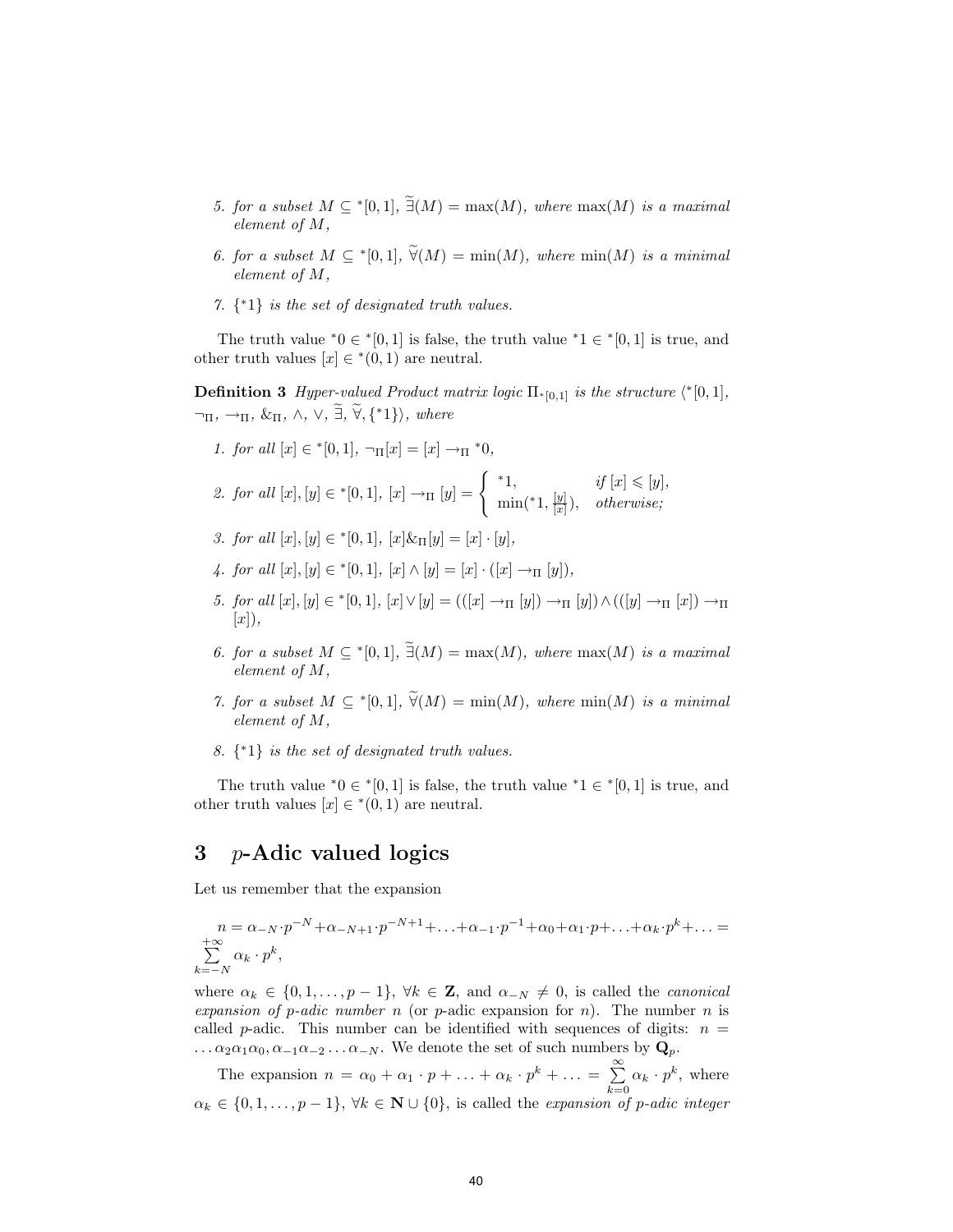n. The integer n is called  $p$ -adic. This number sometimes has the following notation:  $n = \dots \alpha_3 \alpha_2 \alpha_1 \alpha_0$ . We denote the set of such numbers by  $\mathbf{Z}_p$ .

If  $n \in \mathbb{Z}_p$ ,  $n \neq 0$ , and its canonical expansion contains only a finite number of nonzero digits  $\alpha_j$ , then n is natural number (and vice versa). But if  $n \in \mathbb{Z}_p$ and its expansion contains an infinite number of nonzero digits  $\alpha_j$ , then n is an infinitely large natural number. Thus the set of p-adic integers contains actual infinities  $n \in \mathbb{Z}_p \backslash \mathbb{N}, n \neq 0$ . This is one of the most important features of non-Archimedean number systems, therefore it is natural to compare  $\mathbf{Z}_p$  with the set of nonstandard numbers  ${}^*Z$ .

Extend the standard order structure on  $N$  to a partial order structure on  $\mathbf{Z}_p$ .

- for any  $x, y \in \mathbb{N}$  we have  $x \leq y$  in  $\mathbb{N}$  iff  $x \leq y$  in  $\mathbb{Z}_p$ ,
- each finite natural number x is less than any infinite number y, i.e.  $x < y$ for any  $x \in \mathbf{N}$  and  $y \in \mathbf{Z}_p \backslash \mathbf{N}, y \neq 0$ .

Define this partial order structure on  $\mathbf{Z}_p$  as follows:

 $\mathcal{O}_{\mathbf{Z}_n}$  Let  $x = \ldots x_n \ldots x_1 x_0$  and  $y = \ldots y_n \ldots y_1 y_0$  be the canonical expansions of two p-adic integers  $x, y \in \mathbb{Z}_p$ . (1) We set  $x < y$  if the following three conditions hold: (i) there exists n such that  $x_n < y_n$ ; (ii)  $x_k \leq y_k$  for all  $k > n$ ; (iii) x is a finite integer, i.e. there exists l such that  $x_m = 0$  for all  $m \geq l$ . (2) We set  $x = y$  if  $x_n = y_n$  for each  $n = 0, 1, \ldots$  (3) Suppose that both x and y are infinite integers. We set  $x \leq y$  if we have  $x_n \leq y_n$  for each  $n = 0, 1, \ldots$  and we set  $x < y$  if we have  $x_n \leq y_n$  for each  $n = 0, 1, \ldots$ and there exists  $n_0$  such that  $x_{n_0} < y_{n_0}$ .

Now introduce two operations max, min in the partial order structure on  $\mathbf{Z}_p$ :

- 1 for all p-adic integers  $x, y \in \mathbb{Z}_p$ ,  $\min(x, y) = x$  if and only if  $x \leq y$  under condition  $\mathcal{O}_{\mathbf{Z}_p}$ ,
- 2 for all p-adic integers  $x, y \in \mathbb{Z}_p$ ,  $\max(x, y) = y$  if and only if  $x \leq y$  under condition  $\mathcal{O}_{\mathbf{Z}_p}$ ,
- 3 for all p-adic integers  $x, y \in \mathbb{Z}_p$ ,  $\max(x, y) = \min(x, y) = x = y$  if and only if  $x = y$  under condition  $\mathcal{O}_{\mathbf{Z}_p}$ .

The ordering relation  $\mathcal{O}_{\mathbf{Z}_p}$  is not linear, but partial, because there exist elements  $x, z \in \mathbf{Z}_p$ , which are incompatible. As an example, let  $p = 2$  and let  $x = -\frac{1}{3} = ...10101...101, z = -\frac{2}{3} = ...01010...010.$  Then the numbers x and z are incompatible.

Thus,

- 4 Let  $x = \ldots x_n \ldots x_1 x_0$  and  $y = \ldots y_n \ldots y_1 y_0$  be the canonical expansions of two p-adic integers  $x, y \in \mathbb{Z}_p$  and  $x, y$  are incompatible under condition  $\mathcal{O}_{\mathbf{Z}_p}$ . We get  $\min(x, y) = z = \dots z_n \dots z_1 z_0$ , where, for each  $n = 0, 1, \dots$ , we set
	- 1.  $z_n = y_n$  if  $x_n \ge y_n$ ,
	- 2.  $z_n = x_n$  if  $x_n \leq y_n$ ,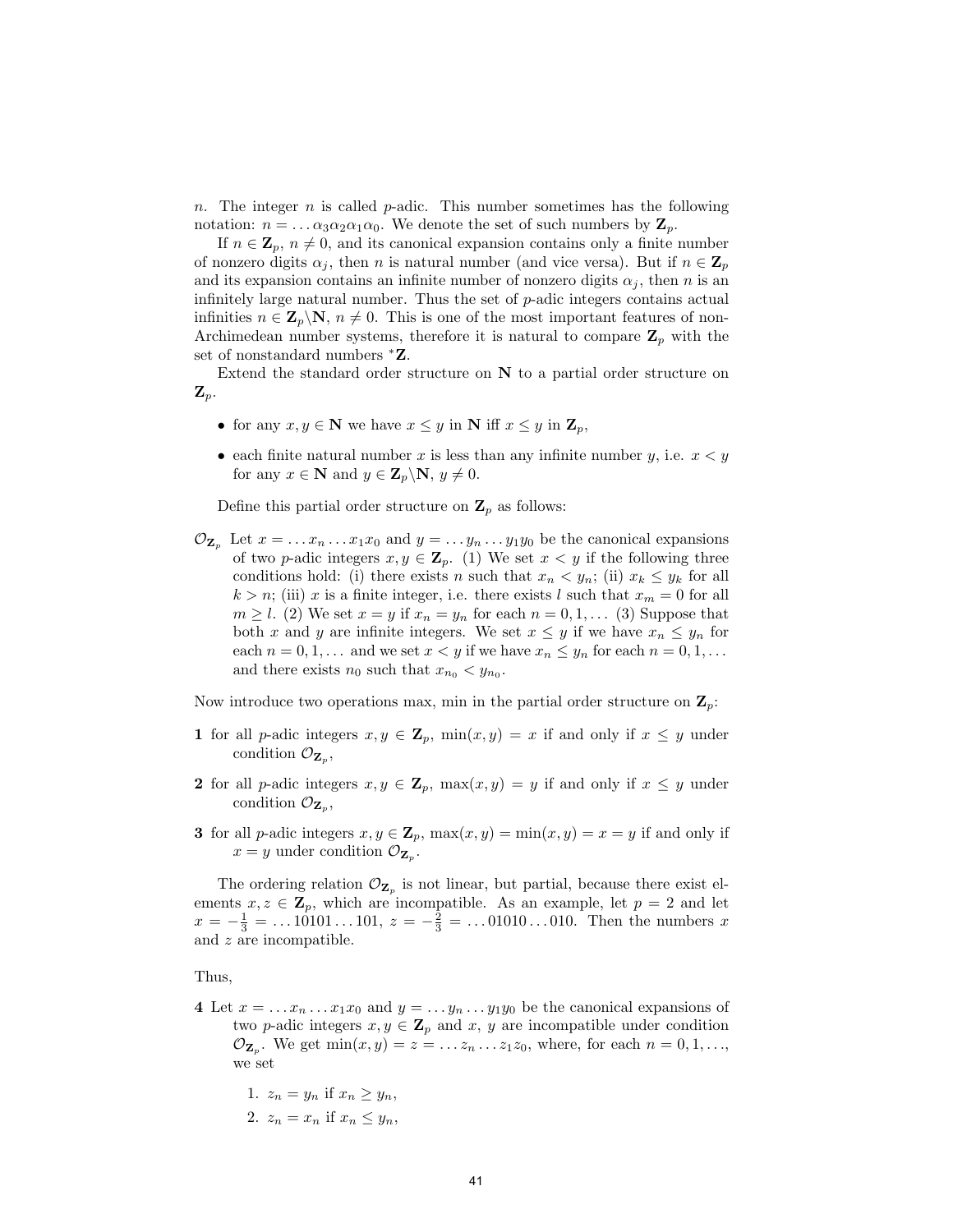3.  $z_n = x_n = y_n$  if  $x_n = y_n$ .

We get  $\max(x, y) = z = ... z_n ... z_1 z_0$ , where, for each  $n = 0, 1, ...$ , we set

1.  $z_n = y_n$  if  $x_n \leq y_n$ , 2.  $z_n = x_n$  if  $x_n \geq y_n$ , 3.  $z_n = x_n = y_n$  if  $x_n = y_n$ .

It is important to remark that there exists the maximal number  $N_{max} \in \mathbf{Z}_p$ under condition  $\mathcal{O}_{\mathbf{Z}_p}$ . It is easy to see:

$$
N_{max} = -1 = (p-1) + (p-1) \cdot p + \ldots + (p-1) \cdot p^{k} + \ldots = \sum_{k=0}^{\infty} (p-1) \cdot p^{k}
$$

Therefore

5 min $(x, N_{max}) = x$  and max $(x, N_{max}) = N_{max}$  for any  $x \in \mathbf{Z}_p$ .

Now consider *p-adic valued* LUKASIEWICZ's matrix logic  $\mathfrak{M}_{\mathbf{Z}_p}$ .

**Definition 4** The ordered system  $\langle V_{\mathbf{Z}_p}, \neg_L, \neg_L, \vee, \wedge, \exists, \forall, \{N_{max}\}\rangle$  is called padic valued LUKASIEWICZ's matrix logic  $\mathfrak{M}_{\mathbf{Z}_p}$ , where

- 1.  $V_{\mathbf{Z}_p} = \{0, \ldots, N_{max}\} = \mathbf{Z}_p$ ,
- 2. for all  $x \in V_{\mathbf{Z}_p}$ ,  $\neg_L x = N_{max} x$ ,
- 3. for all  $x, y \in V_{\mathbf{Z}_p}$ ,  $x \to_L y = (N_{max} \max(x, y) + y)$ ,
- 4. for all  $x, y \in V_{\mathbf{Z}_p}$ ,  $x \vee y = (x \rightarrow_L y) \rightarrow_L y = \max(x, y)$ ,
- 5. for all  $x, y \in V_{\mathbf{Z}_p}$ ,  $x \wedge y = \neg_L(\neg_L x \vee \neg_L y) = \min(x, y)$ ,
- 6. for a subset  $M \subseteq V_{\mathbf{Z}_p}$ ,  $\exists (M) = \max(M)$ , where  $\max(M)$  is a maximal element of M,
- 7. for a subset  $M \subseteq V_{\mathbf{Z}_p}$ ,  $\forall (M) = \min(M)$ , where  $\min(M)$  is a minimal element of M,
- 8.  $\{N_{max}\}\$ is the set of designated truth values.

The truth value  $0 \in \mathbb{Z}_p$  is false, the truth value  $N_{max} \in \mathbb{Z}_p$  is true, and other truth values  $x \in \mathbf{Z}_p \backslash \{0, N_{max}\}\$ are neutral.

**Definition 5** p-Adic valued GÖDEL's matrix logic  $G_{\mathbf{Z}_p}$  is the structure  $\langle V_{\mathbf{Z}_p}, \rangle$  $\neg_G, \neg_G, \vee, \wedge, \tilde{\exists}, \tilde{\forall}, \{N_{max}\}\rangle$ , where

- 1.  $V_{\mathbf{Z}_p} = \{0, \ldots, N_{max}\} = \mathbf{Z}_p$ ,
- 2. for all  $x \in V_{\mathbf{Z}_p}$ ,  $\neg_G x = x \rightarrow_G 0$ ,
- 3. for all  $x, y \in V_{\mathbf{Z}_p}$ ,  $x \to_G y = N_{max}$  if  $x \leq y$  and  $x \to_G y = y$  otherwise,
- 4. for all  $x, y \in V_{\mathbf{Z}_p}$ ,  $x \vee y = \max(x, y)$ ,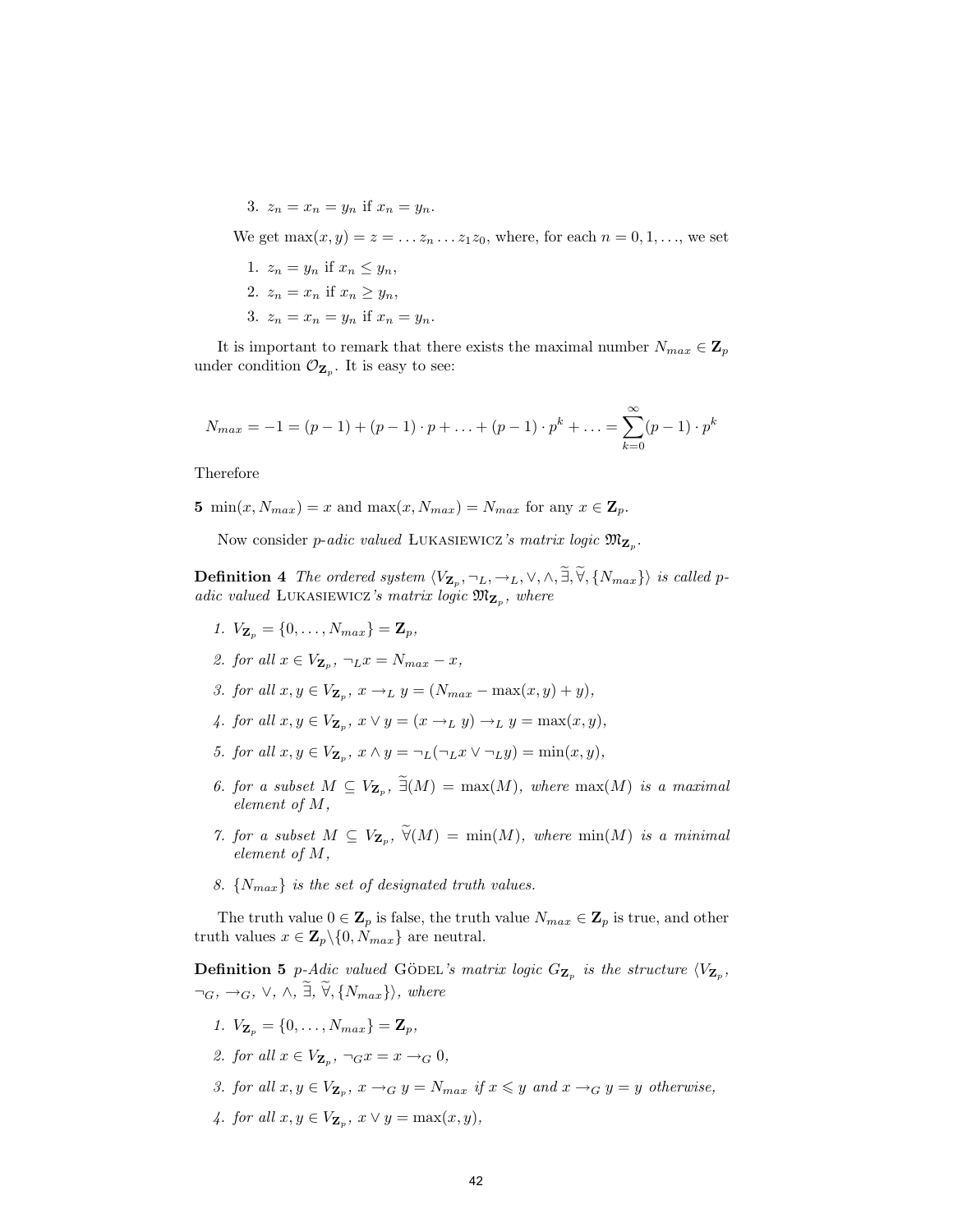- 5. for all  $x, y \in V_{\mathbf{Z}_p}$ ,  $x \wedge y = \min(x, y)$ ,
- 6. for a subset  $M \subseteq V_{\mathbf{Z}_p}$ ,  $\exists (M) = \max(M)$ , where  $\max(M)$  is a maximal element of M,
- 7. for a subset  $M \subseteq V_{\mathbf{Z}_p}$ ,  $\forall (M) = \min(M)$ , where  $\min(M)$  is a minimal element of M,
- 8.  $\{N_{max}\}\$ is the set of designated truth values.

#### 4 Non-Archimedean valued BL-algebras

Now introduce the following new operations defined for all  $[x], [y] \in {^*Q}$  in the partial order structure  $\mathcal{O}_{\ast}$ .

- $[x] \rightarrow_L [y] = {}^*1 \max([x], [y]) + [y],$
- $[x] \rightarrow_{\Pi} [y] = ^{*}1$  if  $[x] \leq [y]$  and  $[x] \rightarrow_{\Pi} [y] = \min({}^{*}1, \frac{[y]}{[x]}]$  $\frac{y_1}{[x]}$ ) otherwise,

notice that we have  $\min({}^*1, \frac{y}{[x]})$  $\left[\frac{|y|}{|x|}\right) = [h]$  iff there exists  $[h] \in {^*Q}_{[0,1]}$  such that  $\{\alpha \in \mathbf{N}: \min(1, \frac{y(\alpha)}{x(\alpha)})\}$  $\frac{y(\alpha)}{x(\alpha)}$  =  $h(\alpha)$ }  $\in \mathcal{U}$ , let us also remember that the members [x], [y] can be incompatible under  $\mathcal{O}_{\ast}\mathbf{Q}$ ,

- $\neg_L[x] = 1 [x],$  i.e.  $[x] \rightarrow_L *0,$
- $\neg_{\Pi}[x] = *1$  if  $[x] = *0$  and  $\neg_{\Pi}[x] = *0$  otherwise, i.e.  $\neg_{\Pi}[x] = [x] \rightarrow_{\Pi} *0$ ,
- $\Delta[x] =$ \*1 if  $[x] =$ \*1 and  $\Delta[x] =$ \*0 otherwise, i.e.  $\Delta[x] = \neg_{\Pi} \neg_L[x]$ ,
- $[x]\& L[y] = \max([x], \, ^*1 [y]) + [y] ^*1$ , i.e.  $[x]\& L[y] = \neg_L([x] \rightarrow_L \neg_L[y])$ ,
- $[x] \& \pi[y] = [x] \cdot [y],$
- $[x] \oplus [y] := \neg_L[x] \rightarrow_L [y],$
- $[x] \ominus [y] := [x] \& L \neg_L[y],$
- $[x] \wedge [y] = \min([x], [y]),$  i.e.  $[x] \wedge [y] = [x] \& L([x] \rightarrow L [y]).$
- $[x] \vee [y] = \max([x], [y]),$  i.e.  $[x] \vee [y] = ([x] \rightarrow_L [y]) \rightarrow_L [y],$
- $[x] \rightarrow_G [y] = *1$  if  $[x] \leq [y]$  and  $[x] \rightarrow_G [y] = [y]$  otherwise, i.e.  $[x] \rightarrow_G$  $[y] = \Delta([x] \rightarrow_L [y]) \vee [y],$
- $\neg_G[x] := [x] \to_G *0.$

A hyperrational valued BL-matrix is a structure  $\mathbf{L} \cdot \mathbf{Q} = \langle ^* \mathbf{Q}_{[0,1]}, \wedge, \vee, *, \Rightarrow, \rangle$ \*0, \*1) such that (1)  $\langle \mathbf{Q}_{[0,1]}, \wedge, \vee, \mathbf{Q}_{[0,1]}, \wedge \rangle$  is a lattice with the largest element \*1 and the least element \*0,  $(2)$   $\langle ^*{\bf Q}_{[0,1]}, *, *1 \rangle$  is a commutative semigroup with the unit element \*1, i.e. \* is commutative, associative, and \*1 \*  $[x] = [x]$  for all  $[x] \in {^*Q}_{[0,1]}$ , (3) the following conditions hold

$$
[z] \leq ([x] \Rightarrow [y])
$$
 iff  $[x] * [z] \leq [y]$  for all  $[x], [y], [z]$ ;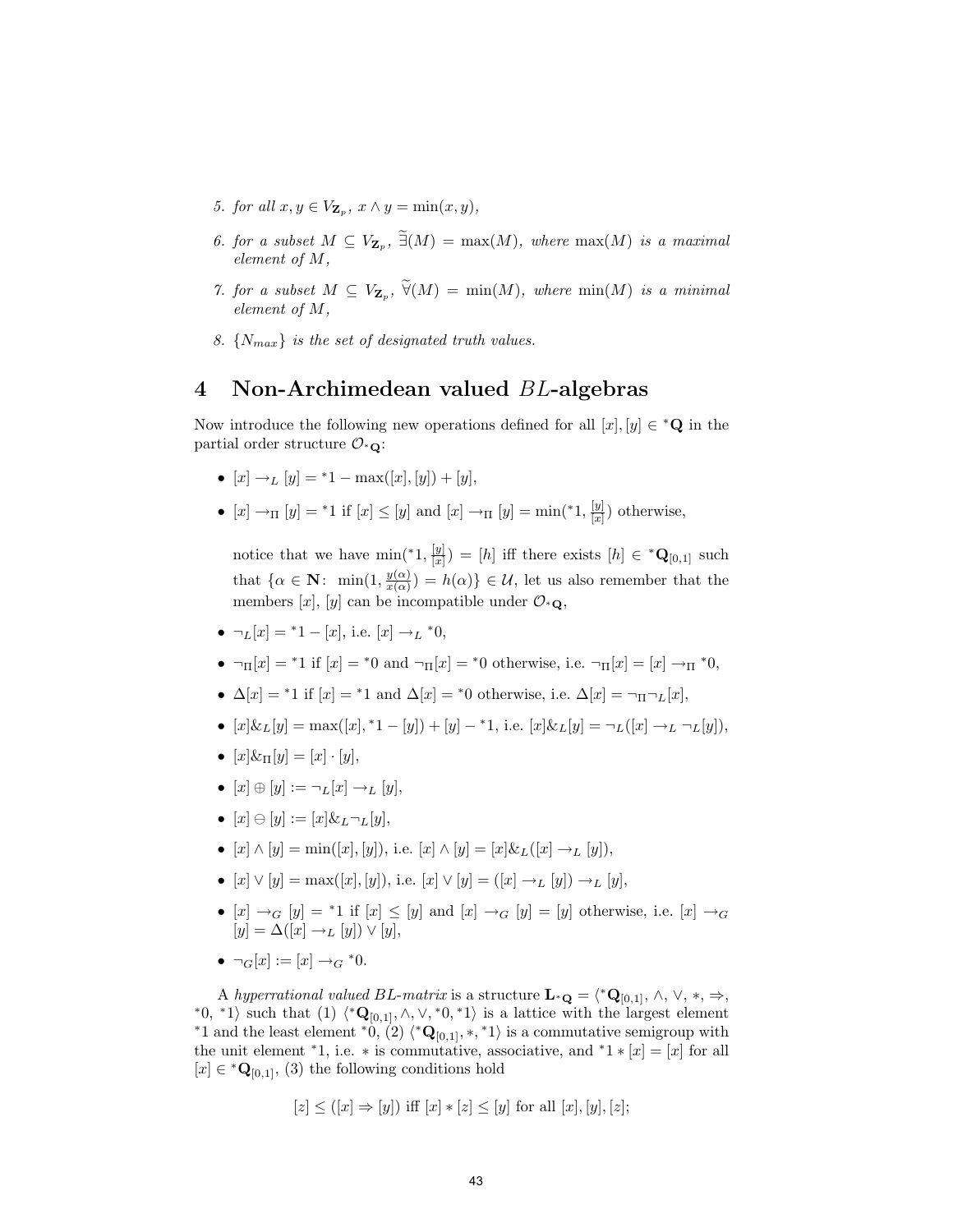$$
[x] \wedge [y] = [x] * ([x] \Rightarrow [y]);
$$

$$
[x] \vee [y] = (((x] \Rightarrow [y]) \Rightarrow [y]) \wedge (([y] \Rightarrow [x]) \Rightarrow [x]),
$$

$$
([x] \Rightarrow [y]) \vee ([y] \Rightarrow [x]) = *1.
$$

If we replace the set  $\mathbf{Q}_{[0,1]}$  by  $\mathbf{R}_{[0,1]}$  and the set  $^*\mathbf{Q}_{[0,1]}$  by  $^*\mathbf{R}_{[0,1]}$  in all above definitions, then we obtain hyperreal valued BL-matrix  $\mathbf{L}_{^*}\mathbf{R}$ . Matrices  $\mathbf{L}_{^*}\mathbf{Q}$ ,  $\mathbf{L}_{^*}\mathbf{R}$ are different versions of a non-Archimedean valued BL-algebra. Continuing in the same way, we can build non-Archimedean valued L-algebra, G-algebra, and Π-algebra.

Further consider the following new operations defined for all  $x, y \in \mathbb{Z}_p$  in the partial order structure  $\mathcal{O}_{\mathbf{Z}_p}$ :

- $x \rightarrow_L y = N_{max} \max(x, y) + y$ ,
- $x \to_{\Pi} y = N_{max}$  if  $x \leq y$  and  $x \to_{\Pi} y =$  integral part of  $\frac{y}{x}$  otherwise,
- $\neg_L x = N_{max} x$ , i.e.  $x \rightarrow_L 0$ ,
- $\neg_{\Pi} x = N_{max}$  if  $x = 0$  and  $\neg_{\Pi} x = 0$  otherwise, i.e.  $\neg_{\Pi} x = x \rightarrow_{\Pi} 0$ ,
- $\Delta x = N_{max}$  if  $x = N_{max}$  and  $\Delta x = 0$  otherwise, i.e.  $\Delta x = \neg_{\Pi} \neg_{\text{L}} x$ ,
- $x \& Ly = \max(x, N_{max} y) + y N_{max}$ , i.e.  $x \& Ly = \neg_L(x \rightarrow_L \neg_L y)$ ,
- $x\&\pi y = x \cdot y$ ,
- $x \oplus y := \neg_L x \rightarrow_L y$ ,
- $x \ominus y := x \& \iota \neg \iota y$ ,
- $x \wedge y = \min(x, y)$ , i.e.  $x \wedge y = x \& L(x \rightarrow_L y)$ ,
- $x \vee y = \max(x, y)$ , i.e.  $x \vee y = (x \rightarrow_L y) \rightarrow_L y$ ,
- $x \rightarrow_G y = N_{max}$  if  $x \leq y$  and  $x \rightarrow_G y = y$  otherwise, i.e.  $x \rightarrow_G y =$  $\Delta(x \rightarrow_L y) \vee y$ ,
- $\neg_G x := x \rightarrow_G 0$ .

A p-adic valued BL-matrix is a structure  $\mathbf{L}_{\mathbf{Z}_p} = \langle \mathbf{Z}_p, \wedge, \vee, *, \Rightarrow, 0, N_{max} \rangle$ .

## 5 Non-Archimedean valued predicate logical language

Recall that for each  $i \in [0,1]$ ,  $i = [f = i]$ , i.e. it is a constant function. Every element of  $\mathbf{f}$  [0, 1] has the form of infinite tuple  $[f] = \langle y_0, y_1, \ldots \rangle$ , where  $y_i \in [0, 1]$ for each  $i = 0, 1, 2, ...$ 

Let  $\mathcal L$  be a standard first-order language associated with p-valued (resp. infinite-valued) semantics. Then we can get an extension  $\mathcal{L}'$  of first-order language  $\mathcal L$  to set later a language of p-adic valued (resp. hyper-valued) logic.

In  $\mathcal{L}'$  we build infinite sequences of well-formed formulas of  $\mathcal{L}$ :

$$
\psi^{\infty} = \langle \psi_1, \dots, \psi_N, \dots \rangle,
$$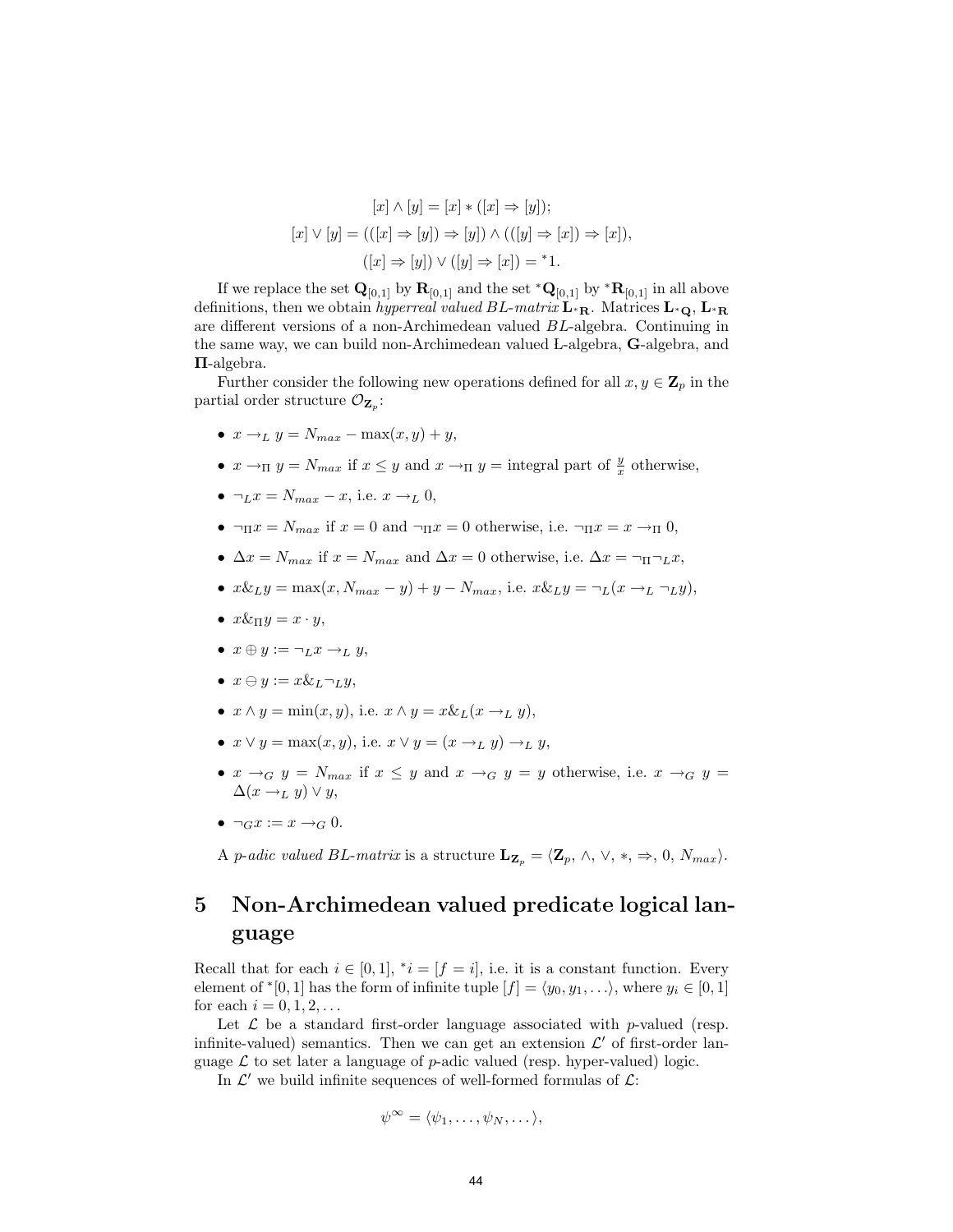$$
\psi^i = \langle \psi_1, \dots, \psi_i \rangle,
$$

where  $\psi_i \in \mathcal{L}$ .

A formula  $\psi^{\infty}$  (resp.  $\psi^i$ ) is called a *formula of infinite length* (resp. a *formula*  $of$  *i*-th length).

Definition 6 Logical connectives in hyper-valued logic are defined as follows:

1.  $\psi^{\infty} \star \varphi^{\infty} = \langle \psi_1 \star \varphi_1, \ldots, \psi_N \star \varphi_N, \ldots \rangle$ , where  $\star \in \{ \&, \to \}$ ; 2.  $\neg \psi^{\infty} = \langle \neg \psi_1, \dots, \neg \psi_N, \dots \rangle;$ 3. Qx  $\psi^{\infty} = \langle Qx \psi_1, \ldots, Qx \psi_N, \ldots \rangle, Q \in {\forall, \exists}$ ; 4.  $\psi^{\infty} \star \varphi^1 = \langle \psi_1 \star \varphi, \psi_2 \star \varphi, \ldots, \psi_N \star \varphi, \ldots \rangle$ , where  $\star \in \{ \&, \to \}$ .

Definition 7 Logical connectives in p-adic valued logic are defined as follows:

- 1.  $\psi^{\infty} \star \varphi^{\infty} = \langle \psi_1 \star \varphi_1, \ldots, \psi_N \star \varphi_N, \ldots \rangle$ , where  $\star \in \{ \&, \to \}$ ;
- 2.  $\neg \psi^{\infty} = \langle \neg \psi_1, \dots, \neg \psi_N, \dots \rangle;$
- 3.  $Qx \psi^{\infty} = \langle Qx \psi_1, \ldots, Qx \psi_N, \ldots \rangle, Q \in \{\forall, \exists\}.$
- 4.  $\psi^{\infty} \star \varphi^i = \langle \psi_1 \star \varphi_1, \ldots, \psi_i \star \varphi_i, \psi_{i+1} \star \bot, \psi_{i+2} \star \bot, \ldots, \psi_N \star \bot, \ldots \rangle$ where  $\star \in \{ \& , \rightarrow \}.$
- 5. suppose  $i < j$ , then  $\psi^i \star \varphi^j = \langle \psi_1 \star \varphi_1, \ldots, \psi_i \star \varphi_i, \psi_{i+1} \star \bot, \psi_{i+2} \star \bot$ ,  $\ldots, \psi_i \star \perp$ , where  $\star \in \{ \&, \rightarrow \}.$

An interpretation for a language  $\mathcal{L}'$  is defined in the standard way. Extend the valuation of  $\mathcal L$  to one of  $\mathcal L'$  as follows.

**Definition 8** Given an interpretation  $I = \langle M, s \rangle$  and a valuation val<sub>I</sub> of  $\mathcal{L}$ , we define the non-Archimedean *i*-valuation val<sup>i</sup><sub>I</sub> (resp.  $\infty$ -valuation val<sub>I</sub><sup> $\infty$ </sup>) to be a mapping from formulas  $\varphi^i$  (resp.  $\varphi^{\infty}$ ) of  $\mathcal{L}'$  to truth value set  $V^i$  (resp. \*V) as follows:

1.  $\operatorname{val}_I^i(\varphi^i) = \langle \operatorname{val}_I(\varphi_1), \ldots, \operatorname{val}_I(\varphi_i) \rangle.$ 2.  $\operatorname{val}_I^{\infty}(\varphi^{\infty}) = \langle \operatorname{val}_I(\varphi_1), \ldots, \operatorname{val}_I(\varphi_N), \ldots \rangle.$ 

For example, in p-adic valued case  $\text{val}_I^{\infty}(\psi^{\infty} \star \varphi^i) = \langle \text{val}_I(\psi_1 \star \varphi_1), \ldots, \psi_n \rangle$  $\operatorname{val}_I(\psi_i \star \varphi_i), \ \operatorname{val}_I(\psi_{i+1} \star \bot), \ \operatorname{val}_I(\psi_{i+2} \star \bot), \ \ldots, \ \operatorname{val}_I(\psi_N \star \bot), \ldots$ , where  $\star \in \{ \&, \rightarrow \}.$ 

Let  $\mathbf{L}_{^*V}$  be a non-Archimedean valued  $BL$ -matrix. Then the valuations val<sup>i</sup> and val<sub>I</sub><sup>∞</sup> of  $\mathcal{L}'$  to non-Archimedean valued BL-matrix gives the basic fuzzy logic with the non-Archimedean valued semantics.

We say that an  $\mathbf{L}_{\ast}$  v-structure M is an *i-model* (resp. an  $\infty$ -model) of an  $\mathcal{L}'$ theory T iff  $\text{val}_I^i(\varphi^i) = \langle 1, \ldots, 1 \rangle$  (resp.  $\text{val}_I^{\infty}(\varphi^{\infty}) = 1$ ) on M for each  $\varphi^i \in T$ (resp.  $\varphi^{\infty} \in T$ ).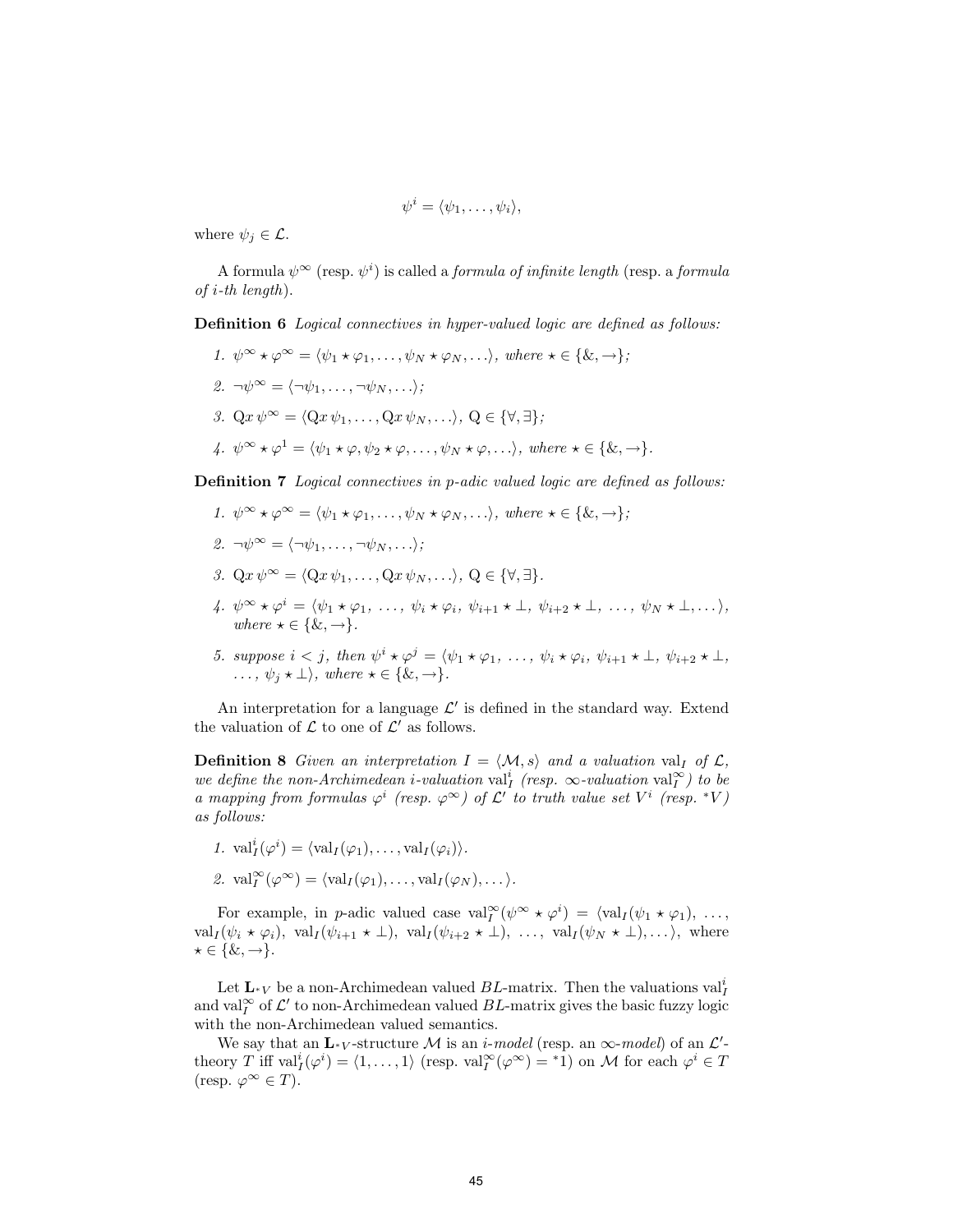## 6 Non-Archimedean valued basic fuzzy propositional logic  $BL_{\infty}$

Let us construct a non-Archimedean extension of basic fuzzy propositional logic BL denoted by  $BL_{\infty}$ . This logic is built in the language  $\mathcal{L}'$  and it has a non-Archimedean valued BL-matrix as its semantics.

Remember that the logic BL has just two propositional operations:  $\&, \rightarrow,$ which are understood as t-norm and its residuum respectively.

The logic  $BL_{\infty}$  is given by the following axioms:

$$
(\varphi^i \to \psi^i) \to ((\psi^i \to \chi^i) \to (\varphi^i \to \chi^i)), \tag{1}
$$

$$
(\varphi^i \& \psi^i) \to \varphi^i,\tag{2}
$$

$$
(\varphi^i \& \psi^i) \to (\psi^i \& \varphi^i), \tag{3}
$$

$$
(\varphi^i \& (\varphi^i \to \psi^i)) \to (\psi^i \& (\psi^i \to \varphi^i)), \tag{4}
$$

$$
(\varphi^i \to (\psi^i \to \chi^i)) \to ((\varphi^i \& \psi^i) \to \chi^i), \tag{5}
$$

$$
((\varphi^i \& \psi^i) \to \chi^i) \to (\varphi^i \to (\psi^i \to \chi^i)), \tag{6}
$$

$$
((\varphi^i \to \psi^i) \to \chi^i) \to (((\psi^i \to \varphi^i) \to \chi^i) \to \chi^i), \tag{7}
$$

$$
\perp^i \to \psi^i,\tag{8}
$$

$$
(\varphi^{\infty} \to \psi^{\infty}) \to ((\psi^{\infty} \to \chi^{\infty}) \to (\varphi^{\infty} \to \chi^{\infty})), \tag{9}
$$

$$
(\varphi^{\infty} \& \psi^{\infty}) \to \varphi^{\infty}, \tag{10}
$$

$$
(\varphi^{\infty} \& \psi^{\infty}) \to (\psi^{\infty} \& \varphi^{\infty}), \tag{11}
$$

$$
(\varphi^{\infty} \& (\varphi^{\infty} \to \psi^{\infty})) \to (\psi^{\infty} \& (\psi^{\infty} \to \varphi^{\infty})), \tag{12}
$$

$$
(\varphi^{\infty} \to (\psi^{\infty} \to \chi^{\infty})) \to ((\varphi^{\infty} \& \psi^{\infty}) \to \chi^{\infty}), \tag{13}
$$

$$
((\varphi^{\infty} \& \psi^{\infty}) \to \chi^{\infty}) \to (\varphi^{\infty} \to (\psi^{\infty} \to \chi^{\infty})), \tag{14}
$$

$$
((\varphi^{\infty} \to \psi^{\infty}) \to \chi^{\infty}) \to (((\psi^{\infty} \to \varphi^{\infty}) \to \chi^{\infty}) \to \chi^{\infty}), \tag{15}
$$

$$
\perp^{\infty} \to \psi^{\infty}.
$$
 (16)

These axioms are said to be horizontal. Introduce also some new axioms that show basic properties of non-Archimedean ordered structures. These express a connection between formulas of various length.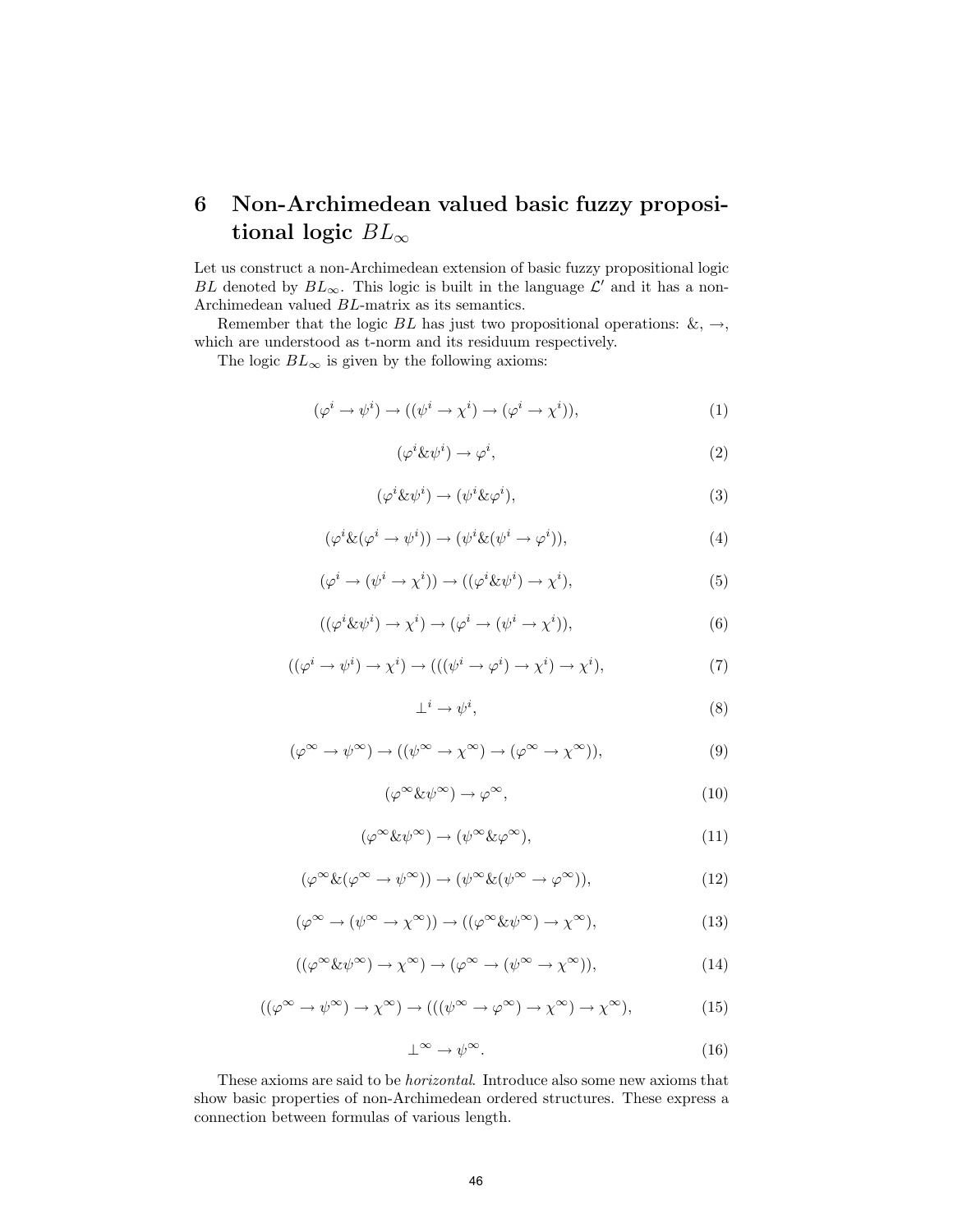1. Non-Archimedean multiple-validity. It is well known that there exist infinitesimals that are less than any positive number of  $[0, 1]$ . This property can be expressed by means of the following logical axiom:

$$
(\neg(\psi^1 \leftrightarrow \psi^{\infty}) \& \neg(\varphi^1 \leftrightarrow \bot^{\infty})) \rightarrow (\psi^{\infty} \rightarrow \varphi^1), \tag{17}
$$

where  $\psi^1 = \psi_1$ , i.e. it is the first member of an infinite tuple  $\psi^{\infty}$ .

- 2.  $p$ -adic multiple-validity. There is a well known theorem according to that every equivalence class a for which  $|a|_p \leq 1$  (this means that a is a p-adic integer) has exactly one representative CAUCHY sequence  $\{a_i\}_{i\in\omega}$ for which:
	- (a)  $0 \leq a_i < p^i$  for  $i = 1, 2, 3, \ldots;$
	- (b)  $a_i \equiv a_{i+1} \mod p^i$  for  $i = 1, 2, 3, ...$

This property can be expressed by means of the following logical axioms:

$$
((\overline{p^{i+1} - 1} \ominus \overline{p^{i} - 1}) \to_L \psi^{i+1}) \to_L (\psi^{i+1} \leftrightarrow (\overline{p-1} \oplus \cdots \oplus \overline{p-1} \oplus \psi^{i}), \overline{p^{i}})
$$
(18)

$$
(\langle (\langle \dots (p^{i+1} \to \overbrace{(\overline{k} \oplus \dots \oplus \overline{k}) \oplus \psi^{i}}^{p^{i}}) \to L \rangle
$$
  

$$
((\langle \dots (p^{i+1} - 1 \oplus \overbrace{p^{i} - 1}) \oplus \dots) \oplus \overbrace{p^{i} - 1}^{p^{i} - 1})
$$
  

$$
\oplus \neg_{L} \overline{k}) \to L \psi^{i+1}),
$$
 (19)

$$
(\psi^{i+1} \leftrightarrow (\overline{k} \oplus \cdots \oplus \overline{k}) \oplus \psi^i) \to_L
$$
  
\n
$$
(\psi^{i+1} \to_L ((\dots (\overline{p^{i+1} - 1} \oplus \overline{p^i - 1}) \oplus \cdots) \oplus \overline{p^i - 1}) \oplus \neg_L \overline{k})),
$$
  
\n
$$
\overline{0 \leq (p-1) - k \leq p-1}
$$
 (20)

$$
(\psi^{i+1} \to_L \overline{p^i - 1}) \to_L (\psi^{i+1} \leftrightarrow \psi^i), \tag{21}
$$

$$
(\psi^{i+1} \leftrightarrow \psi^i) \lor (\psi^{i+1} \leftrightarrow (\psi^i \oplus p^i \cdot \overline{1})) \lor \dots
$$

$$
\lor (\psi^{i+1} \leftrightarrow (\psi^i \oplus p^i \cdot \overline{p-1})),
$$
(22)

where  $\overline{p-1}$  is a tautology at the first-order level and  $p^{i}-1$  (respectively  $p^{i+1} - 1$ ) a tautology for formulas of *i*-th length (respectively of  $(i + 1)$ -th length);  $\psi^1 = \psi_1$ , i.e. it is the first member of an infinite tuple  $\psi^{\infty}$ ;  $\neg_L \overline{k}$  is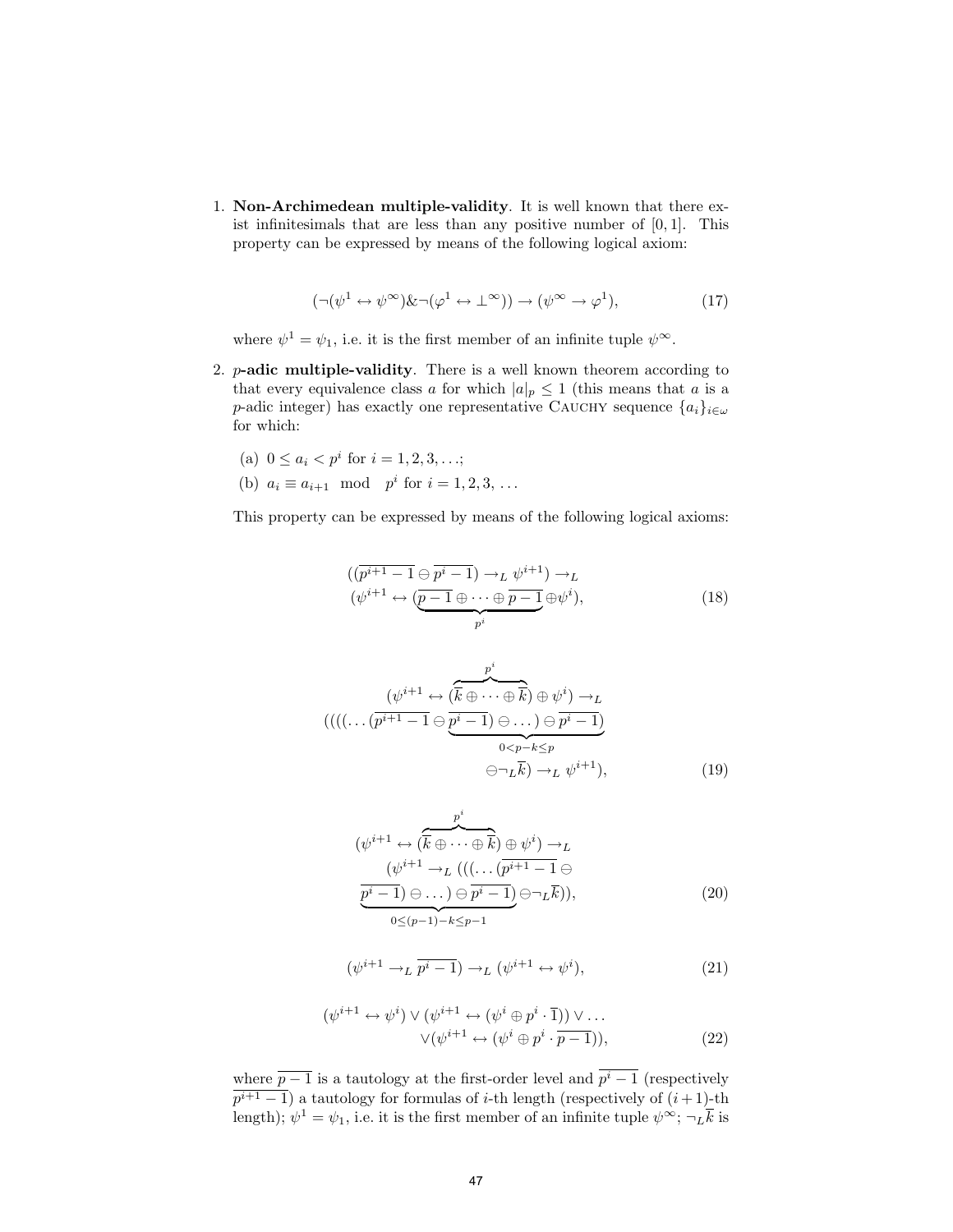a first-order formula that has the truth value  $((p-1)-k) \in \{0, \ldots, p-1\}$ for any its interpretations and  $\overline{k}$  is a first-order formula that has the truth value  $k \in \{0, \ldots, p-1\}$  for any its interpretations;  $\overline{1}$  is a first-order formula that has the truth value 1 for any its interpretations, etc. The denoting  $p^i\cdot \overline{k} \text{ means } \overline{k} \oplus \cdots \oplus \overline{k}$  $\overbrace{p^i}$ .

Axioms  $(17) - (22)$  are said to be *vertical*.

The deduction rules of  $BL_{\infty}$  is modus ponens: from  $\psi$ ,  $\psi \to \varphi$  infer  $\varphi$ .

The notions of proof, derivability  $\vdash$ , theorem, and theory over  $BL_{\infty}$  is defined as usual.

Theorem 1 (Soundness and Completeness) Let  $\Phi$  be a formula of  $\mathcal{L}'$ , T an  $\mathcal{L}'$ -theory. Then the following conditions are equivalent:

- $T \vdash \Phi$ ;
- $\operatorname{val}_I^i(\Phi) = \langle 1, \ldots, 1 \rangle$  $\overline{\phantom{a}i}$  $\langle \text{resp. val}^{\infty}_I(\Phi) = {}^*1 \rangle \text{ for each } L_{*V} \text{-model } \mathcal{M} \text{ of } T;$

*Proof.* This follows from theorem 4 and semantic rules of  $BL_{\infty}$ .

#### 7 Neutrosophic sets

Let U be the universe of discourse,  $U = \{u_1, u_2, \ldots, u_n\}$ , with a generic element of U denoted by  $u_i$ . A vague set A in U is characterized by a truth-membership function  $t_A$  and a false-membership function  $f_A$ ,

$$
t_A \colon U \to [0, 1],
$$
  

$$
f_A \colon U \to [0, 1],
$$

where  $t_A(u_i)$  is a lower bound on the grade of membership of  $u_i$  derived from the evidence for  $u_i$ ,  $f_A(u_i)$  is a lower bound on the negation of  $u_i$  derived from the evidence against  $u_i$ , and  $t_A(u_i) + f_A(u_i) \leq 1$ . The grade of membership of  $u_i$  in the vague set A is bounded to a subinterval  $[t_A(u_i), 1 - f_A(u_i)]$  of [0,1]. The vague value  $[t_A(u_i), 1 - f_A(u_i)]$  indicates that the exact grade of membership  $\mu_A(u_i)$  of  $u_i$  may be unknown. But it is bounded by  $t_A(u_i) \leq$  $\mu_A(u_i) \leq 1 - f_A(u_i)$ , where  $t_A(u_i) + f_A(u_i) \leq 1$ . When the universe of discourse U is continuous, a vague set  $A$  can be written as

$$
A = \int_U [t_A(u_i), 1 - f_A(u_i)]/u_i, \ \ u_i \in U.
$$

When  $U$  is discrete, then

$$
A = \sum_{i=1}^{n} [t_A(u_i), 1 - f_A(u_i)]/u_i, \ u_i \in U.
$$

Logical operations in vague set theory are defined as follows: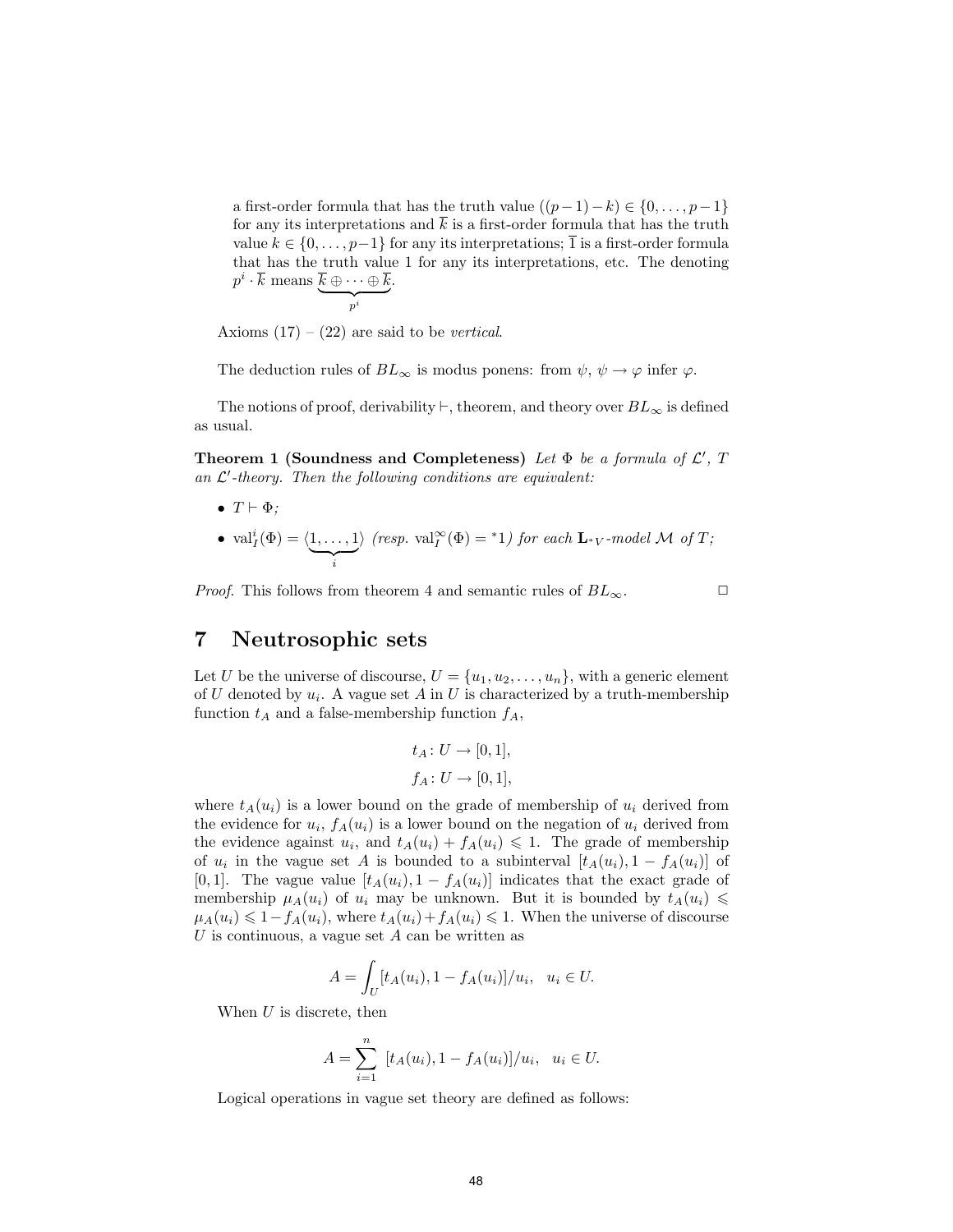Let x and y be two vague values,  $x = [t_x, 1 - t_x], y = [t_y, 1 - t_y],$  where  $t_x \in [0, 1], f_x \in [0, 1], t_y \in [0, 1], f_y \in [0, 1], t_x + f_x \leq 1$  and  $t_y + f_y \leq 1$ . Then

$$
\neg_L x = [1 - t_x, f_x],
$$
  
\n
$$
x \wedge y = [\min(t_x, t_y), \min(1 - f_x, 1 - f_y)],
$$
  
\n
$$
x \vee y = [\max(t_x, t_y), \max(1 - f_x, 1 - f_y)].
$$

#### 8 Neutrosophic set operations

**Definition 9** Let U be the universe of discourse,  $U = \{u_1, u_2, \ldots, u_n\}$ . A hyper-valued neutrosophic set  $A$  in  $U$  is characterized by a truth-membership function  $t_A$ , an indeterminacy-membership function  $i_A$ , and a false-membership function  $f_A$ 

$$
t_A \ni f \colon U \to [0, 1],
$$
  

$$
i_A \ni f \colon U \to [0, 1],
$$
  

$$
f_A \ni f \colon U \to [0, 1],
$$

where  $t_A$  is the degree of truth-membership function,  $i_A$  is the degree of indeterminacy-membership function, and  $f_A$  is the degree of falsity-membership function. There is no restriction on the sum of  $t_A$ ,  $i_A$ , and  $f_A$ , i.e.

$$
^*0 \leqslant \max t_A(u_i) + \max i_A(u_i) + \max f_A(u_i) \leqslant^*3.
$$

**Definition 10** Let U be the universe of discourse,  $U = \{u_1, u_2, \ldots, u_n\}$ . A  $p$ -adic valued neutrosophic set A in U is characterized by a truth-membership function  $t_A$ , an indeterminacy-membership function  $i_A$ , and a false-membership function  $f_A$ 

$$
t_A \ni f: U \to \mathbf{Z}_p,
$$
  
\n
$$
i_A \ni f: U \to \mathbf{Z}_p,
$$
  
\n
$$
f_A \ni f: U \to \mathbf{Z}_p,
$$

where  $t_A$  is the degree of truth-membership function,  $i_A$  is the degree of indeterminacy-membership function, and  $f_A$  is the degree of falsity-membership function. There is no restriction on the sum of  $t_A$ ,  $i_A$ , and  $f_A$ , i.e.

$$
0 \leqslant \max t_A(u_i) + \max i_A(u_i) + \max f_A(u_i) \leqslant N_{max} + N_{max} + N_{max} = -3.
$$

Also, a neutrosophic set A is understood as a triple  $\langle t_A, i_A, f_A \rangle$  and it can be regarded as consisting of hyper-valued or p-adic valued degrees.

As we see, in neutrosophic sets, indeterminacy is quantified explicitly and truth-membership, indeterminacy-membership and falsity-membership are independent. This assumption is very important in many applications such as information fusion in which we try to combine the data from different sensors. Neutrosophic sets are proposed for the first time in the framework of neutrosophy that was introduced by SMARANDACHE in 1980: "It is a branch of philosophy which studies the origin, nature and scope of neutralities, as well as their interactions with different ideational spectra" [51].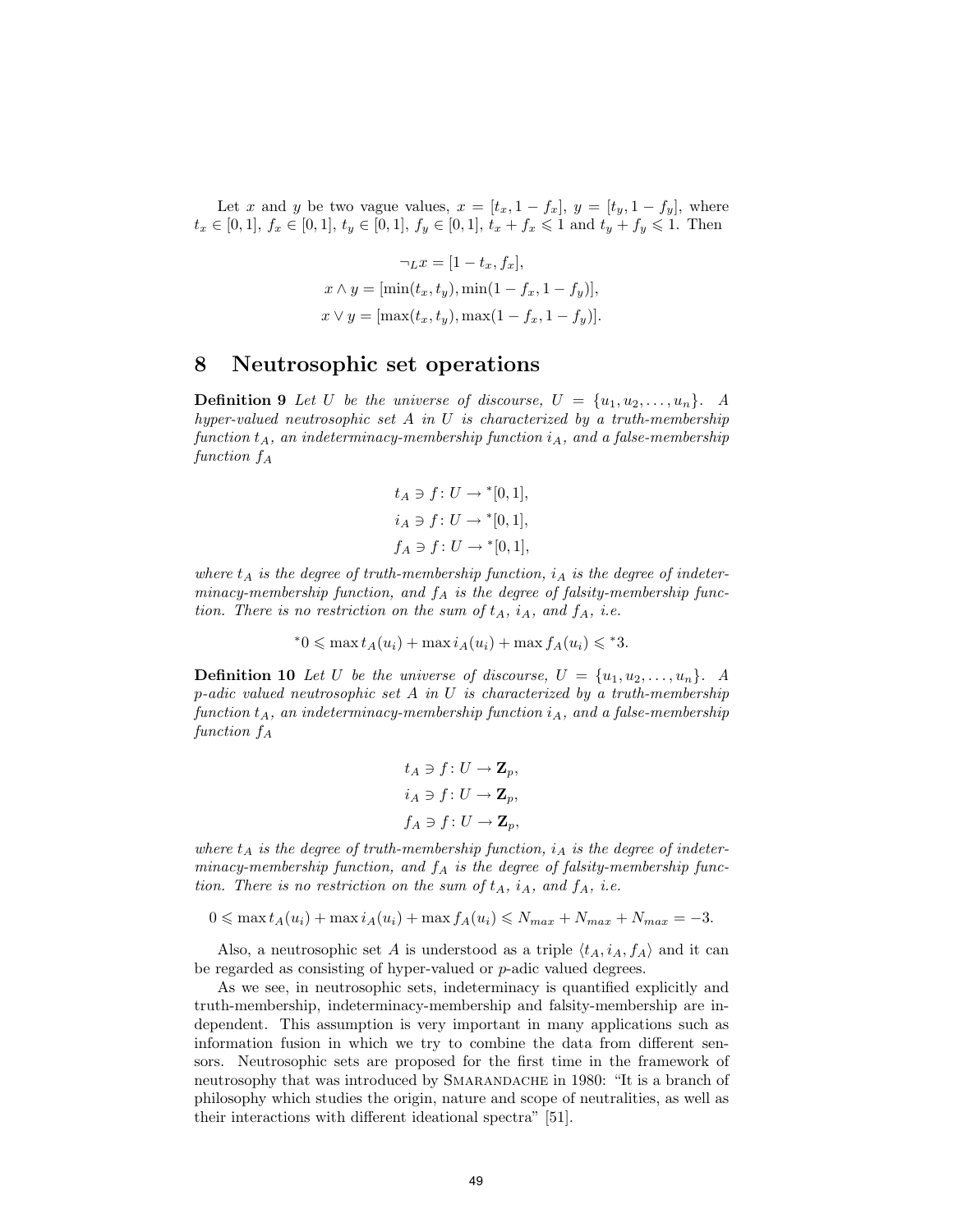Neutrosophic set is a powerful general formal framework which generalizes the concept of the fuzzy set [58], interval valued fuzzy set [56], intuitionistic fuzzy set, and interval valued intuitionistic fuzzy set.

Suppose that  $t_A$ ,  $i_A$ ,  $f_A$  are subintervals of  $\ell[0,1]$ . Then a neutrosophic set A is called an interval one.

When the universe of discourse  $U$  is continuous, an interval neutrosophic set A can be written as

$$
A = \int_U \langle t_A(u_i), i_A(u_i), f_A(u_i) \rangle / u_i, \ u_i \in U.
$$

When  $U$  is discrete, then

$$
A = \sum_{i=1}^{n} \langle t_A(u_i), i_A(u_i), f_A(u_i) \rangle / u_i, \ u_i \in U.
$$

The interval neutrosophic set can represent uncertain, imprecise, incomplete and inconsistent information which exist in real world. It can be readily seen that the interval neutrosophic set generalizes the following sets:

- the classical set,  $i_A = \emptyset$ ,  $\min t_A = \max t_A = 0$  or 1,  $\min f_A = \max f_A = 0$ or 1 and max  $t_A + \max f_A = 1$ .
- the fuzzy set,  $i_A = \emptyset$ ,  $\min t_A = \max t_A \in [0,1]$ ,  $\min f_A = \max f_A \in [0,1]$ and max  $t_A + \max f_A = 1$ .
- the interval valued fuzzy set,  $i_A = \emptyset$ , min  $t_A$ , max  $t_A$ , min  $f_A$ , max  $f_A \in$  $[0, 1]$ , max  $t_A + \min f_A = 1$  and  $\min t_A + \max f_A = 1$ .
- the intuitionistic fuzzy set,  $i_A = \emptyset$ ,  $\min t_A = \max t_A \in [0, 1]$ ,  $\min f_A =$  $\max f_A \in [0,1]$  and  $\max t_A + \max f_A \leq 1$ .
- the interval valued intuitionistic fuzzy set,  $i_A = \emptyset$ , min  $t_A$ , max  $t_A$ , min  $f_A$ ,  $\max f_A \in [0,1], \max t_A + \min f_A \leq 1.$
- the paraconsistent set,  $i_A = \emptyset$ ,  $\min t_A = \max t_A \in [0,1]$ ,  $\min f_A =$  $\max f_A \in [0,1]$  and  $\max t_A + \max f_A > 1$ .
- the interval valued paraconsistent set,  $i_A = \emptyset$ , min  $t_A$ , max  $t_A$ , min  $f_A$ ,  $\max f_A \in [0, 1], \max t_A + \min f_A > 1.$

Let  $S_1$  and  $S_2$  be two real standard or non-standard subsets of  $*(0,1]$ , then  $S_1 + S_2 = \{x \colon x = s_1 + s_2, s_1 \in S_1 \text{ and } s_2 \in S_2\}, *a + S_2 = \{x \colon x = *a + s_2, s_2 \in S_2\}$  $S_2$ ,  $S_1 - S_2 = \{x: x = s_1 - s_2, s_1 \in S_1 \text{ and } s_2 \in S_2\}$ ,  $S_1 \cdot S_2 = \{x: x = s_1, s_2 \}$  $s_1 \cdot s_2, s_1 \in S_1$  and  $s_2 \in S_2$ ,  $\max(S_1, S_2) = \{x : x = \max(s_1, s_2), s_1 \in S_1 \text{ and }$  $s_2 \in S_2$ ,  $\min(S_1, S_2) = \{x \colon x = \min(s_1, s_2), s_1 \in S_1 \text{ and } s_2 \in S_2\}.$ 

- 1. The complement of a neutrosophic set  $A$  is defined as follows
	- the LUKASIEWICZ complement:

$$
\neg LA = \langle {}^*1 - t_A, {}^*1 - i_A, {}^*1 - f_A \rangle, t_A, i_A, f_A \subseteq ({}^*[0,1])^U,
$$
  

$$
\neg LA = \langle N_{max} - t_A, N_{max} - i_A, N_{max} - f_A \rangle, t_A, i_A, f_A \subseteq (\mathbf{Z}_p)^U,
$$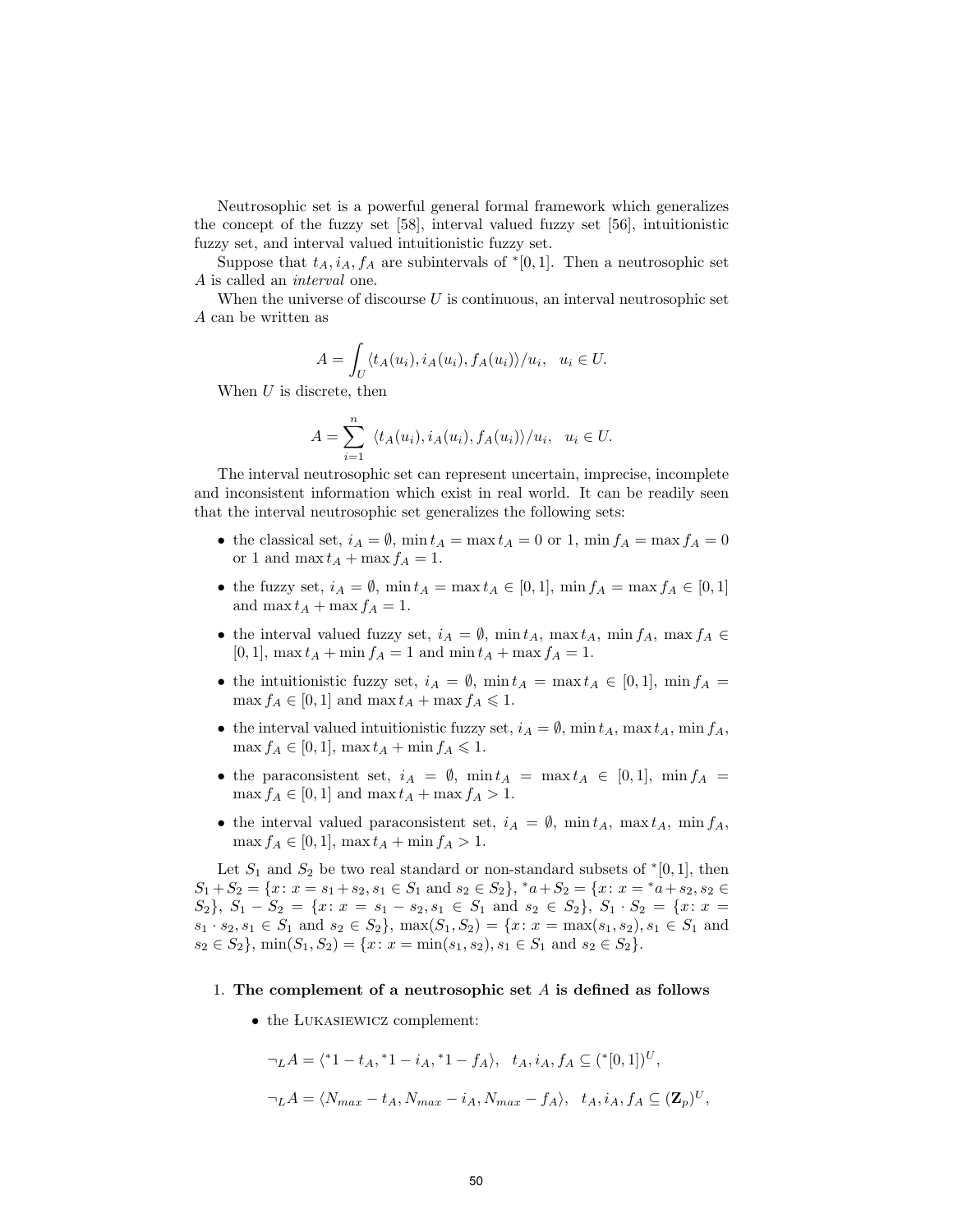$\bullet\,$  the GÖDEL complement:

$$
\neg_G A = \langle \neg_G t_A, \neg_G i_A, \neg_G f_A \rangle, \quad t_A, i_A, f_A \subseteq (*[0,1])^U,
$$
  

$$
\neg_G A = \langle \neg_G t_A, \neg_G i_A, \neg_G f_A \rangle, \quad t_A, i_A, f_A \subseteq (\mathbf{Z}_p)^U,
$$

where  $\neg_G t_A = {\neg_G x : x \in t_A}, \neg_G i_A = {\neg_G x : x \in i_A}, \neg_G f_A =$  $\{\neg_G x : x \in f_A\},\$ 

• the Product complement:

$$
\neg_{\Pi} A = \langle \neg_{\Pi} t_A, \neg_{\Pi} i_A, \neg_{\Pi} f_A \rangle, t_A, i_A, f_A \subseteq (*[0,1])^U,
$$
  

$$
\neg_{\Pi} A = \langle \neg_{\Pi} t_A, \neg_{\Pi} i_A, \neg_{\Pi} f_A \rangle, t_A, i_A, f_A \subseteq (\mathbf{Z}_p)^U,
$$

where  $\neg_\Pi t_A = {\neg_\Pi x \colon x \in t_A}, \neg_\Pi i_A = {\neg_\Pi x \colon x \in i_A}, \neg_\Pi f_A =$  $\{\neg_{\Pi} x : x \in f_A\}.$ 

- 2. The implication of two neutrosophic sets  $A$  and  $B$  is defined as follows
	- the LUKASIEWICZ implication:

 $A \rightarrow_L B = \langle *1 - \max(t_A, t_B) + t_B, *1 - \max(i_A, i_B) + i_B, *1 \max(f_A, f_B) + f_B \rangle$ ,  $t_A$ ,  $i_A$ ,  $f_A$ ,  $t_B$ ,  $i_B$ ,  $f_B \subseteq (*[0, 1])^U$ ,

 $A \rightarrow_L B = \langle N_{max}-\max(t_A, t_B)+t_B, N_{max}-\max(i_A, i_B)+i_B, N_{max}-\}$  $\max(f_A, f_B) + f_B \rangle$ ,  $t_A$ ,  $i_A$ ,  $f_A$ ,  $t_B$ ,  $i_B$ ,  $f_B \subseteq (\mathbf{Z}_p)^U$ ,

 $\bullet$  the GÖDEL implication:

 $A \rightarrow_G B = \langle t_A \rightarrow_G t_B, i_A \rightarrow_G i_B, f_A \rightarrow_G f_B \rangle$ ,  $t_A$ ,  $i_A$ ,  $f_A$ ,  $t_B$ ,  $i_B$ ,  $f_B \subseteq ({\binom{*[0,1]}{U}},$ 

 $A \rightarrow_G B = \langle t_A \rightarrow_G t_B, i_A \rightarrow_G i_B, f_A \rightarrow_G f_B \rangle$ ,  $t_A$ ,  $i_A$ ,  $f_A$ ,  $t_B$ ,  $i_B$ ,  $f_B \subseteq (\mathbf{Z}_p)^U,$ 

where  $t_A \to_G t_B = \{x \colon x = s_1 \to_G s_2, s_1 \in t_A \text{ and } s_2 \in t_B\},\$  $i_A \rightarrow_G i_B = \{x: x = s_1 \rightarrow_G s_2, s_1 \in i_A \text{ and } s_2 \in i_B\}, f_A \rightarrow_G f_B =$  ${x: x = s_1 \rightarrow_G s_2, s_1 \in f_A \text{ and } s_2 \in f_B},$ 

• the Product implication:

$$
A \rightarrow_{\Pi} B = \langle t_A \rightarrow_{\Pi} t_B, i_A \rightarrow_{\Pi} i_B, f_A \rightarrow_{\Pi} f_B \rangle, t_A, i_A, f_A, t_B, i_B, f_B \subseteq
$$
  

$$
({}^{*}[0,1])^U,
$$

$$
A\rightarrow_{\Pi} B = \langle t_A \rightarrow_{\Pi} t_B, i_A \rightarrow_{\Pi} i_B, f_A \rightarrow_{\Pi} f_B \rangle, t_A, i_A, f_A, t_B, i_B, f_B \subseteq (\mathbf{Z}_p)^U,
$$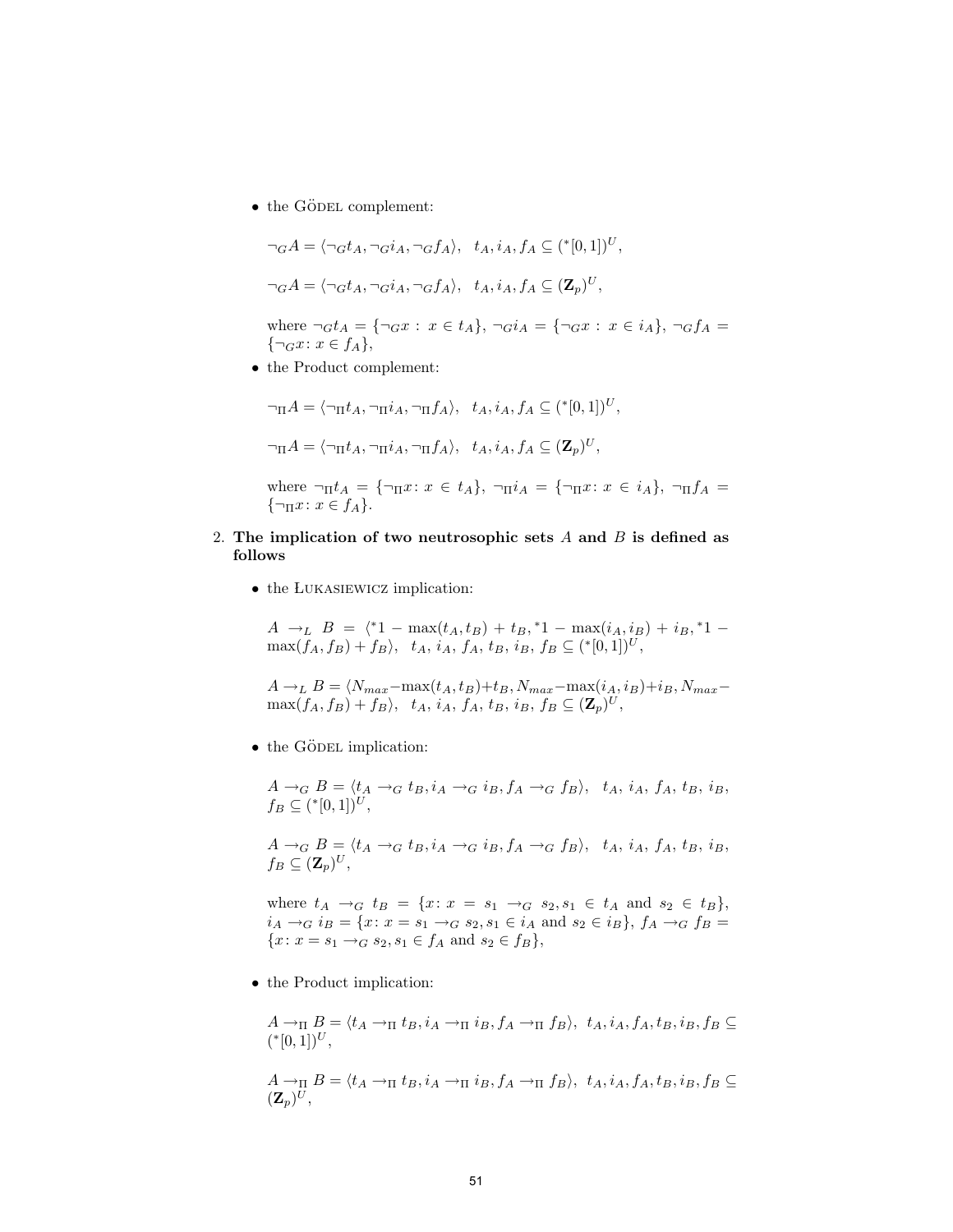where  $t_A \to_{\Pi} t_B = \{x: x = s_1 \to_{\Pi} s_2, s_1 \in t_A \text{ and } s_2 \in t_B\},\$  $i_A \to_{\Pi} i_B = \{x: x = s_1 \to_{\Pi} s_2, s_1 \in i_A \text{ and } s_2 \in i_B\}, f_A \to_{\Pi} f_B =$  ${x: x = s_1 \rightarrow_{\Pi} s_2, s_1 \in f_A \text{ and } s_2 \in f_B},$ 

#### 3. The intersection of two neutrosophic sets  $A$  and  $B$  is defined as follows

• the LUKASIEWICZ intersection:

 $A\&L B = \langle \max(t_A, *1-t_B) + t_B - *1, \ \max(i_A, *1-i_B) + i_B - *1,$  $\max(f_A, {}^*1 - f_B) + f_B - {}^*1 \rangle, \quad t_A, i_A, f_A, t_B, i_B, f_B \subseteq ({}^* [0,1])^U,$ 

 $A\&L B = \langle \max(t_A, N_{max} - t_B) + t_B - N_{max}, \max(i_A, N_{max} - i_B) +$  $i_B - N_{max}, \max(f_A, N_{max} - f_B) + f_B - N_{max}$ ,  $t_A, i_A, f_A, t_B, i_B$ ,  $f_B \subseteq (\mathbf{Z}_p)^U$ ,

• the GÖDEL intersection:

 $A\&GB = \langle \min(t_A, t_B), \min(i_A, i_B), \min(f_A, f_B)\rangle, t_A, i_A, f_A, t_B, i_B,$  $f_B \subseteq ({\binom{*[0,1]}{U}},$ 

 $A\&GB = \langle \min(t_A, t_B), \min(i_A, i_B), \min(f_A, f_B)\rangle, t_A, i_A, f_A, t_B, i_B,$  $f_B \subseteq (\mathbf{Z}_p)^U$ ,

• the Product intersection:

$$
A\&\Pi B = \langle t_A \cdot t_B, i_A \cdot i_B, f_A \cdot f_B \rangle, t_A, i_A, f_A, t_B, i_B, f_B \subseteq {\binom{*[0,1]}^U},
$$
  

$$
A\&\Pi B = \langle t_A \cdot t_B, i_A \cdot i_B, f_A \cdot f_B \rangle, t_A, i_A, f_A, t_B, i_B, f_B \subseteq (\mathbf{Z}_p)^U,
$$

Thus, we can extend the logical operations of fuzzy logic to the case of neutrosophic sets.

#### 9 Interval neutrosophic matrix logic

Interval neutrosophic logic proposed in [51], [52] generalizes the interval valued fuzzy logic, the non-Archimedean valued fuzzy logic, and paraconsistent logics. In the interval neutrosophic logic, we consider not only truth-degree and falsity-degree, but also indeterminacy-degree which can reliably capture more information under uncertainty.

Now consider hyper-valued interval neutrosophic matrix logic INL defined as the ordered system  $\langle (*[0,1])^3, \neg_{INL}, \rightarrow_{INL}, \vee_{INL}, \wedge_{INL}, \exists_{INL}, \widetilde{\forall}_{INL}, \{\langle *1, \rangle\}$ \*0, \*0 $\rangle\}$  where

- 1. for all  $\langle t, i, f \rangle \in (*[0, 1])^3$ ,  $\neg_{INL} \langle t, i, f \rangle = \langle f, 1 i, t \rangle$ ,
- 2. for all  $\langle t_1, i_1, f_1 \rangle, \langle t_2, i_2, f_2 \rangle \in (*[0,1])^3, \langle t_1, i_1, f_1 \rangle \rightarrow_{INL} \langle t_2, i_2, f_2 \rangle =$  $\{\min(*1, *1-t_1+t_2), \max(*0, i_2-i_1), \max(*0, f_2-f_1)\},\$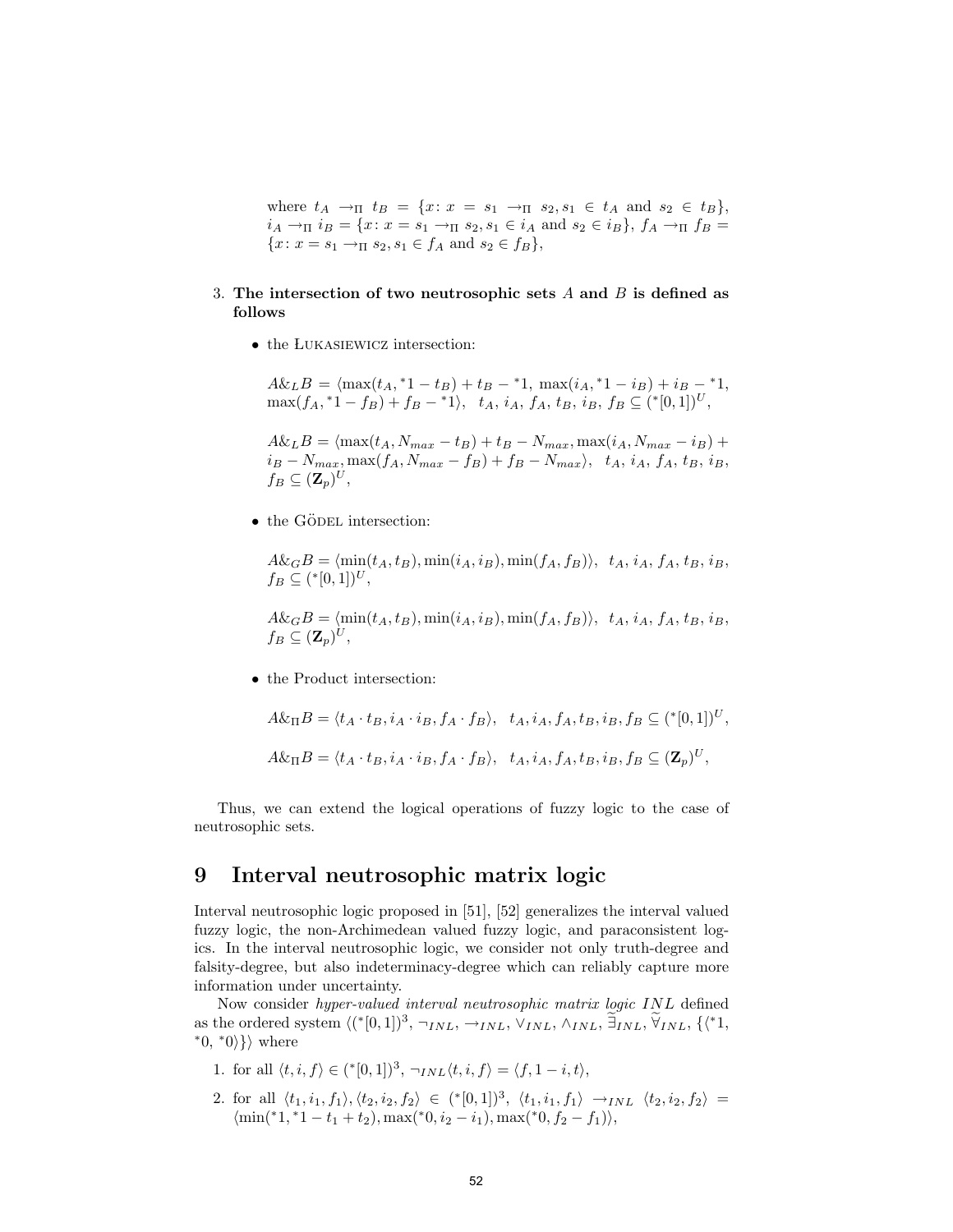- 3. for all  $\langle t_1, i_1, f_1 \rangle, \langle t_2, i_2, f_2 \rangle \in (*[0,1])^3, \langle t_1, i_1, f_1 \rangle \wedge_{INL} \langle t_2, i_2, f_2 \rangle =$  $\langle \min(t_1, t_2), \max(t_1, t_2), \max(t_1, t_2)\rangle$ ,
- 4. for all  $\langle t_1, i_1, f_1 \rangle, \langle t_2, i_2, f_2 \rangle \in (*[0,1])^3, \langle t_1, i_1, f_1 \rangle \vee_{INL} \langle t_2, i_2, f_2 \rangle =$  $\langle \max(t_1, t_2), \min(i_1, i_2), \min(f_1, f_2)\rangle,$
- 5. for a subset  $\langle M_1, M_2, M_3 \rangle \subseteq (*[0,1])^3, \exists (\langle M_1, M_2, M_3 \rangle) = \langle \max(M_1),$  $\min(M_2), \min(M_3)\rangle,$
- 6. for a subset  $\langle M_1, M_2, M_3 \rangle \subseteq (*[0,1])^3, \forall (\langle M_1, M_2, M_3 \rangle) = \langle \min(M_1),$  $\max(M_2), \max(M_3)\rangle,$
- 7.  $\{\langle *1, *0, *0 \rangle\}$  is the set of designated truth values.

Now consider p-adic valued interval neutrosophic matrix logic INL defined as the ordered system  $\langle (\mathbf{Z}_p)^3, \neg_{INL}, \neg_{INL}, \vee_{INL}, \wedge_{INL}, \exists_{INL}, \forall_{INL}, \{\langle N_{max}, \rangle\}$  $(0, 0)$ } where

- 1. for all  $\langle t, i, f \rangle \in (\mathbf{Z}_p)^3$ ,  $\neg_{INL} \langle t, i, f \rangle = \langle f, 1 i, t \rangle$ ,
- 2. for all  $\langle t_1, i_1, f_1 \rangle, \langle t_2, i_2, f_2 \rangle \in (\mathbf{Z}_p)^3$ ,  $\langle t_1, i_1, f_1 \rangle \rightarrow_{INL} \langle t_2, i_2, f_2 \rangle =$  $\langle N_{max} - \max(t_1, t_2) + t_2, \, \max(0, i_2 - i_1), \max(0, f_2 - f_1) \rangle,$
- 3. for all  $\langle t_1, i_1, f_1 \rangle$ ,  $\langle t_2, i_2, f_2 \rangle \in (\mathbf{Z}_p)^3$ ,  $\langle t_1, i_1, f_1 \rangle \wedge_{INL} \langle t_2, i_2, f_2 \rangle =$  $\langle \min(t_1, t_2), \max(t_1, i_2), \max(t_1, t_2)\rangle$ ,
- 4. for all  $\langle t_1, i_1, f_1 \rangle, \langle t_2, i_2, f_2 \rangle \in (\mathbf{Z}_p)^3, \langle t_1, i_1, f_1 \rangle \vee_{INL} \langle t_2, i_2, f_2 \rangle =$  $\langle \max(t_1, t_2), \min(i_1, i_2), \min(f_1, f_2)\rangle$ ,
- 5. for a subset  $\langle M_1, M_2, M_3 \rangle \subseteq (\mathbf{Z}_p)^3$ ,  $\tilde{\exists}(\langle M_1, M_2, M_3 \rangle) = \langle \max(M_1),$  $\min(M_2), \min(M_3)\rangle$ ,
- 6. for a subset  $\langle M_1, M_2, M_3 \rangle \subseteq (\mathbf{Z}_p)^3$ ,  $\widetilde{\forall}(\langle M_1, M_2, M_3 \rangle) = \langle \min(M_1),$  $\max(M_2), \max(M_3)\rangle,$
- 7.  $\{N_{max}, 0, 0\}$  is the set of designated truth values.

As we see, interval neutrosophic matrix logic INL is an extension of the non-Archimedean valued Lukasiewicz matrix logic.

## 10 Hilbert's type calculus for interval neutrosophic propositional logic

Interval neutrosophic calculus denoted by INL is built in the framework of the language  $\mathcal{L}'$ , but its semantics is different.

An interpretation is defined in the standard way. Extend the valuation of  $\mathcal{L}'$  to the valuation for interval neutrosophic calculus as follows.

**Definition 11** Given an interpretation  $I = \langle M, s \rangle$  and a valuation val<sub>I</sub><sup>∞</sup> of  $\mathcal{L}'$ , we define the hyper-valued interval neutrosophic valuation  $\text{val}_{I}^{\infty,INL}(\cdot)$  to be a mapping from formulas of the form  $\varphi^{\infty}$  of  $\mathcal{L}'$  to interval neutrosophic matrix logic INL as follows:

$$
\text{val}_I^{\infty,INL}(\varphi^{\infty}) = \langle \text{val}_I^{\infty}(\varphi^{\infty}) = t(\varphi^{\infty}), i(\varphi^{\infty}), f(\varphi^{\infty}) \rangle \in (\mathbf{X}[0,1])^3.
$$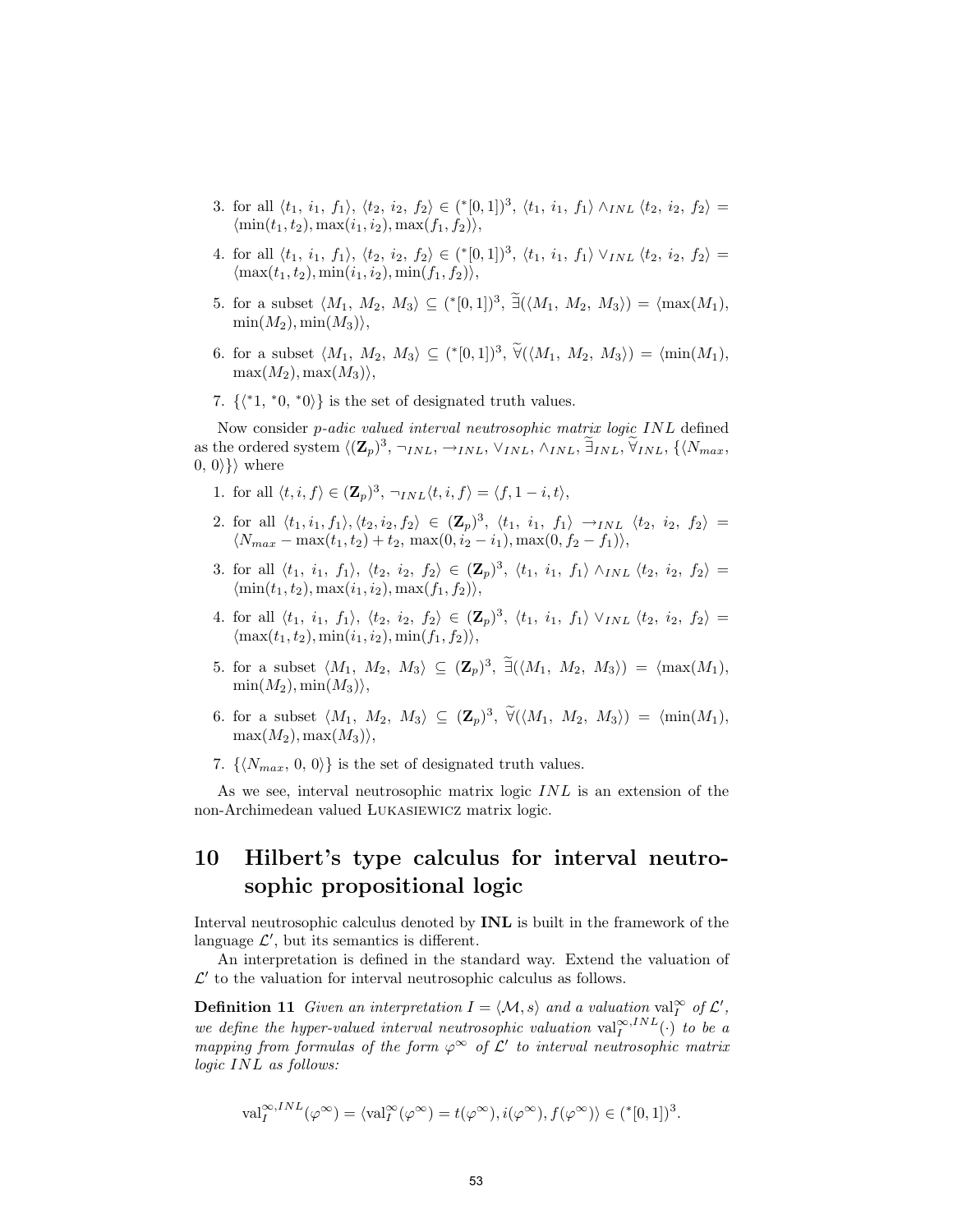**Definition 12** Given an interpretation  $I = \langle M, s \rangle$  and a valuation val<sub>I</sub><sup>∞</sup> of  $\mathcal{L}'$ , we define the p-adic valued interval neutrosophic valuation  $\text{val}_{I}^{\infty,INL}(\cdot)$  to be a mapping from formulas of the form  $\varphi^{\infty}$  of  $\mathcal{L}'$  to interval neutrosophic matrix logic INL as follows:

$$
\mathrm{val}_I^{\infty,INL}(\varphi^{\infty}) = \langle \mathrm{val}_I^{\infty}(\varphi^{\infty}) = t(\varphi^{\infty}), i(\varphi^{\infty}), f(\varphi^{\infty}) \rangle \in (\mathbf{Z}_p)^3.
$$

We say that an  $INL$ -structure M is a model of an INL-theory T iff

$$
\mathrm{val}_I^{\infty,IVL}(\varphi^{\infty}) = \langle *1, *0, *0 \rangle
$$

on M for each  $\varphi^{\infty} \in T$ .

**Proposition 1** In the matrix logic INL, modus ponens is preserved, i.e. if  $\varphi^{\infty}$ and  $\varphi^{\infty} \to_{INL} \psi^{\infty}$  are INL-tautologies, then  $\psi^{\infty}$  is also an INL-tautology.

*Proof.* Consider the hyper-valued case. Since  $\varphi^{\infty}$  and  $\varphi^{\infty} \to_{INL} \psi^{\infty}$  are *INL*tautologies, then

$$
\mathrm{val}_I^{\infty,INL}(\varphi) = \mathrm{val}_I^{\infty,INL}(\varphi^{\infty} \to_{INL} \psi^{\infty}) = \langle *1, *0, *0 \rangle,
$$

that is  $\text{val}_I^{\infty,INL}(\varphi^{\infty}) = \langle *1, *0, *0 \rangle$ ,  $\text{val}_I^{\infty,INL}(\varphi^{\infty} \to_{INL} \psi^{\infty}) = \langle \min(*1, *1$  $t(\varphi^{\infty}) + t(\psi) = {}^{*}1, \max({}^{*}0, i(\psi^{\infty}) - i(\varphi^{\infty})) = {}^{*}0, \max({}^{*}0, f(\psi^{\infty}) - f(\varphi^{\infty})) =$ \*0). Hence,  $t(\psi^{\infty}) =$  \*1,  $i(\psi^{\infty}) = f(\psi^{\infty}) =$  \*0. So  $\psi^{\infty}$  is an *INL*-tautology.  $\Box$ 

The following axiom schemata for INL were regarded in [57].

$$
\psi^{\infty} \to_{INL} (\varphi^{\infty} \to_{INL} \psi^{\infty}), \tag{23}
$$

$$
(\psi^{\infty} \wedge_{INL} \varphi^{\infty}) \rightarrow_{INL} \varphi^{\infty}, \tag{24}
$$

$$
\psi^{\infty} \to_{INL} (\psi^{\infty} \vee_{INL} \varphi^{\infty}), \tag{25}
$$

$$
\psi^{\infty} \to_{INL} (\varphi^{\infty} \to_{INL} (\psi^{\infty} \wedge_{INL} \varphi^{\infty})), \tag{26}
$$

$$
(\psi^{\infty} \to_{INL} \chi^{\infty}) \to_{INL} ((\varphi^{\infty} \to_{INL} \chi^{\infty}) \to_{INL} (27)
$$
  

$$
((\psi^{\infty} \lor_{INL} \varphi^{\infty}) \to_{INL} \chi^{\infty})),
$$

$$
((\psi^{\infty} \vee_{INL} \varphi^{\infty}) \to_{INL} \chi^{\infty}) \leftrightarrow_{INL}
$$
  

$$
((\psi^{\infty} \to_{INL} \chi^{\infty}) \wedge_{INL} (\varphi^{\infty} \to_{INL} \chi^{\infty})),
$$
 (28)

$$
(\psi^{\infty} \to_{INL} \varphi^{\infty}) \leftrightarrow_{INL} (\neg_{INL} \varphi^{\infty} \to_{INL} \neg_{INL} \psi^{\infty}), \tag{29}
$$

$$
(\psi^{\infty} \to_{INL} \varphi^{\infty}) \wedge_{INL} (\varphi^{\infty} \to_{INL} \chi^{\infty}) \to_{INL} (\psi^{\infty} \to_{INL} \chi^{\infty}), \tag{30}
$$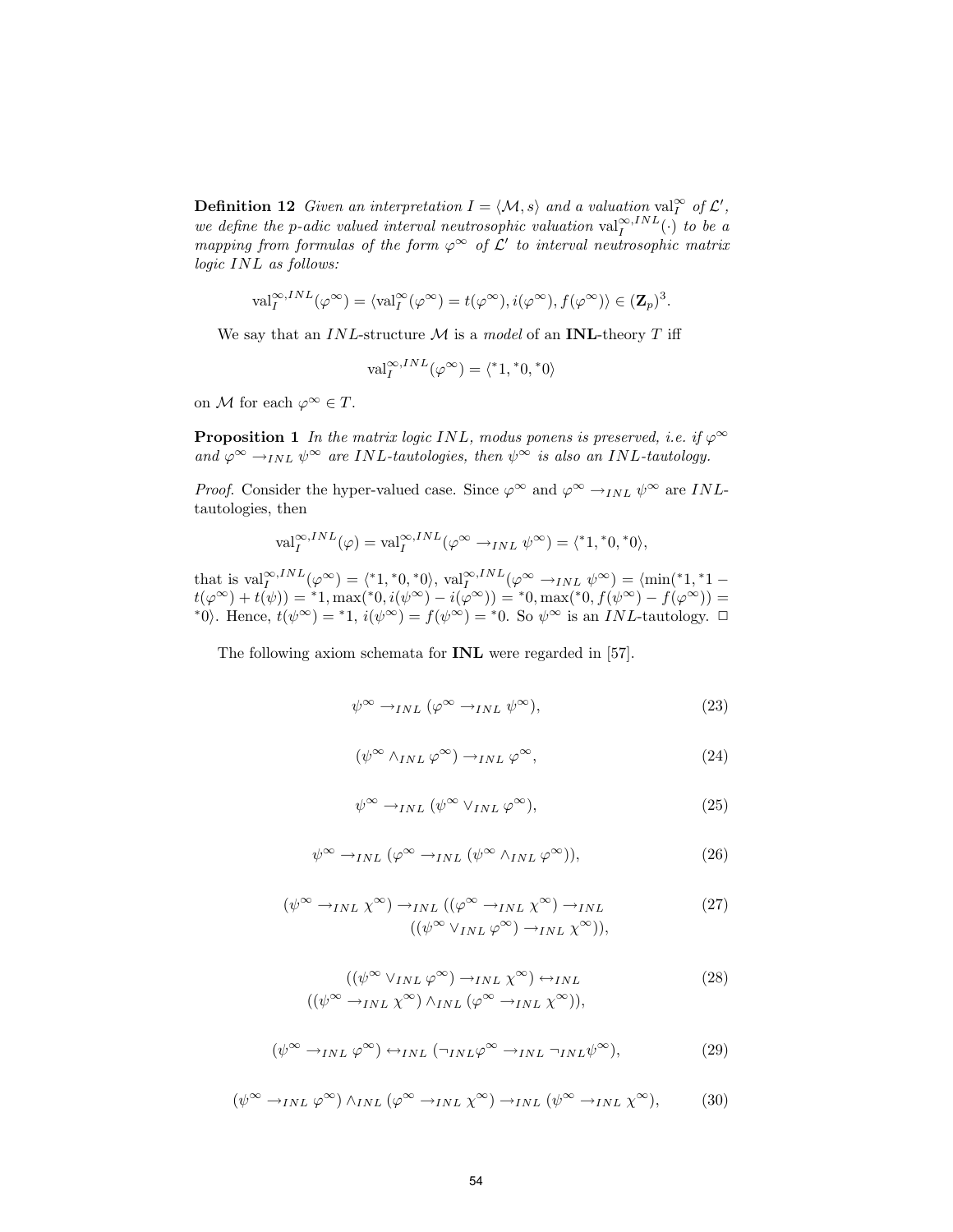$$
(\psi^{\infty} \to_{INL} \varphi^{\infty}) \leftrightarrow_{INL}
$$
  

$$
(\psi^{\infty} \leftrightarrow_{INL} (\psi^{\infty} \land_{INL} \varphi^{\infty})) \leftrightarrow_{INL}
$$
  

$$
(\varphi^{\infty} \to_{INL} (\psi^{\infty} \lor_{INL} \varphi^{\infty})).
$$
  

$$
(31)
$$

The only inference rule of **INL** is modus ponens.

We can take also the non-Archimedean case of axiom schemata for the axiomatization of INL, because INL is a generalization of non-Archimedean valued Lukasiewicz's logic (see the previous section). This means that we can also set INL as generalization of non-Archimedean valued GÖDEL's or Product logics.

#### 11 Conclusion

The informal sense of ARCHIMEDES' axiom is that anything can be measured by a ruler. The negation of this axiom allows to postulate infinitesimals and infinitely large integers and, as a result, to consider non-wellfounded and neutrality phenomena. In this book we examine the non-Archimedean fuzziness, i.e. fuzziness that runs over the non-Archimedean number systems. We show that this fuzziness is constructed in the framework of the t-norm based approach. We consider two cases of the non-Archimedean fuzziness: one with many-validity in the interval [0, 1] of hypernumbers and one with many-validity in the ring  $\mathbf{Z}_p$  of p-adic integers.

Hyper-valued (resp.  $p$ -adic valued) interval neutrosophic logic **INL** by which we can describe neutrality phenomena is an extension of non-Archimedean valued fuzzy logic that is obtained by adding a truth triple  $\langle t, i, f \rangle \in (*[0,1])^3$ (resp.  $\langle t, i, f \rangle \in (\mathbf{Z}_p)^3$ ) instead of one truth value  $t \in \{0, 1\}$  (resp.  $t \in \mathbf{Z}_p$ ) to the formula valuation, where  $t$  is a truth-degree,  $i$  is an indeterminacy-degree, and  $f$  is a falsity-degree.

#### References

- [1] Baaz, M., Fermüller, C. G., Intuitionistic Counterparts of Finite-valued Logics. Logic Colloquium '95 (Abstracts of Contributed Papers), Haifa, August 1995.
- [2] Bachman, G., Introduction to p-adic numbers and valuation theory, Academic Press, 1964.
- [3] Běhounek, L., Cintula, P., Fuzzy class theory, Fuzzy Sets and Systems, 154 (1):34-55, 2005.
- [4] Běhounek, L., Cintula, P., General logical formalism for fuzzy mathematics: Methodology and apparatus. Fuzzy Logic, Soft Computing and Computational Intelligence: Eleventh International Fuzzy Systems Association World Congress. Tsinghua University Press Springer, 2:1227-1232, 2005.
- [5] Bolc, L., Borowik, P., Many-Valued Logics. Theoretical Foundations. Springer, Berlin, 1992.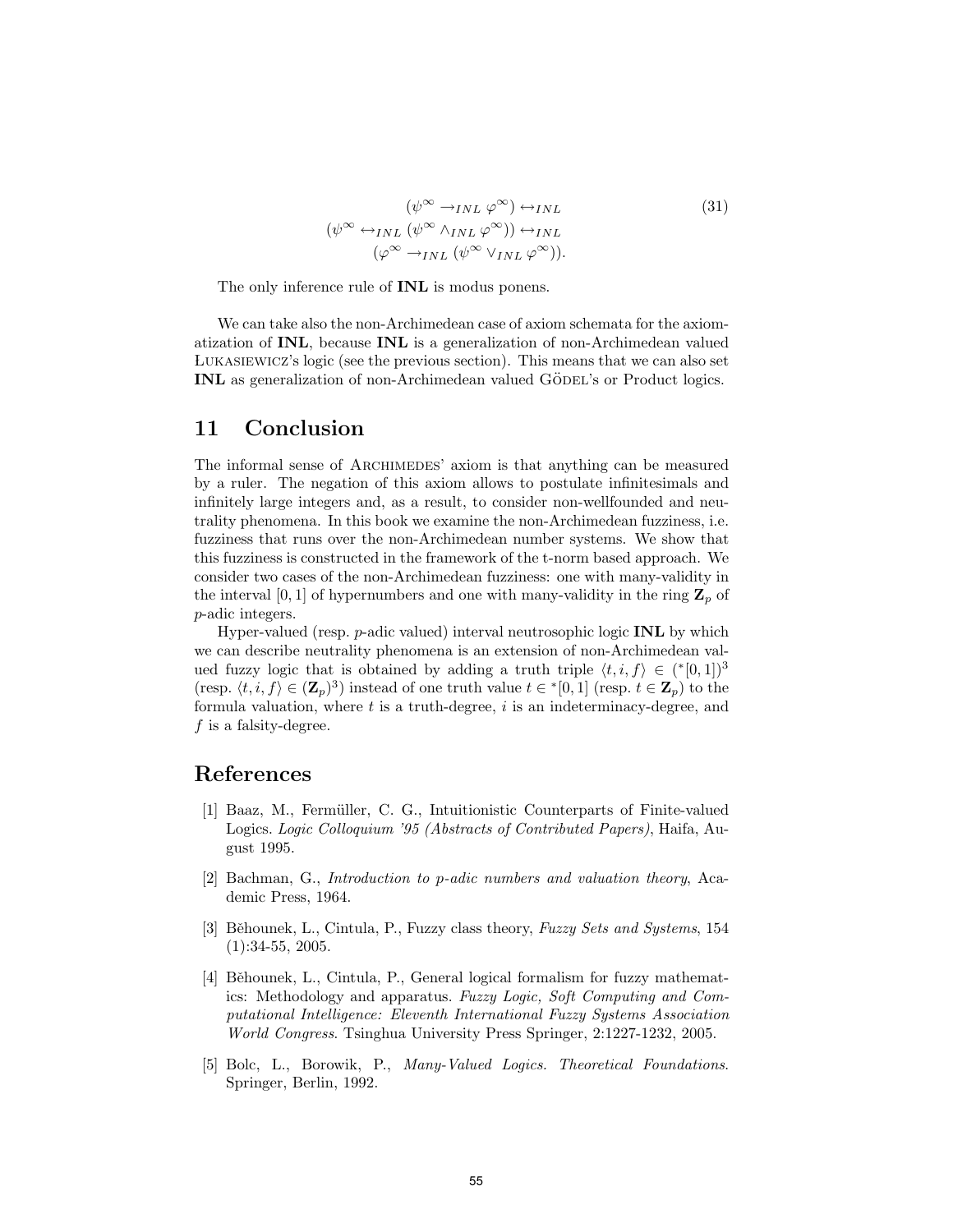- [6] Cignoli, R., D'Ottaviano, I. M. L., Mundici, D., Algebraic Foundations of Many-Valued Reasoning, vol. 7 of Trends in Logic. Kluwer, Dordrecht, 1999.
- [7] Cignoli, R., Esteva, F., Godo, L., Torrens, A., Basic fuzzy logic is the logic of continuous t-norms and their residua. Soft Computing,  $4(2)$ :106-112, 2000.
- [8] Cintula, P., Advances in the LII and  $LT\frac{1}{2}$  logics. Archive for Mathematical Logic, 42 (5):449-468, 2003.
- [9] Cintula, P., The LII and  $L\Pi \frac{1}{2}$  propositional and predicate logics, Fuzzy Sets and Systems, 124 (3):21-34, 2001.
- [10] Cutland, N. J. (edit.), Nonstandard Analysis and its Applications. Cambridge University Press, Cambridge, 1988.
- [11] Davis, M., Applied Nonstandard Analysis, John Wiley and Sons, New York, 1977.
- [12] Dezert, J., Smarandache, F., On the generation of hyper-power sets, Proc. of Fusion 2003, Cairns, Australia, July 8–11, 2003.
- [13] Dezert, J., Smarandache, F., Partial ordering of hyper-power sets and matrix representation of belief functions within DSmT, Proc. of the 6th Int. Conf. on inf. fusion (Fusion 2003), Cairns, Australia, July 8–11, 2003.
- [14] Epstein, G., *Multiple-valued Logic Design*. Institute of Physics Publishing, Bristol, 1993.
- [15] Esteva, F., Godo, L., Monoidal t-norm based logic: towards a logic for left-continuous t-norms. Fuzzy Sets and Systems, 124:271-288, 2001.
- [16] Esteva, F., Godo, L., Garcia-Cerdana, A., On the hierarchy of t-norm based residuated fuzzy logics. Fitting, M., Orlowska, E. (edits.), Beyond two: theory and applications of multiple-valued logic, Physica-Verlag, 251- 272, 2003.
- [17] Gabbay, D. M., Guenther, F. (edits.), Handbook of Philosophical Logic, Reidel, Dordrecht, 1986.
- [18] Gentzen, G., Untersuchungen ¨uber das logische Schließen I–II. Math. Z., 39:176–210, 405-431, 1934.
- [19] Gödel, K., Zum intuitionistischen Aussagenkalkül. Anz. Akad. Wiss. Wien, 69:65–66, 1932.
- [20] Gottwald, S., Mehrwertige Logik. Akademie-Verlag, Berlin, 1989.
- [21] Gottwald, S., A Treatise on Many-Valued Logics, volume 9 of Studies in Logic and Computation. Research Studies Press, Baldock, 2000.
- [22] Gottwald, S., Fuzzy Sets and Fuzzy Logic: Foundations of Application from A Mathematical Point of View. Vieweg, Wiesbaden, 1993.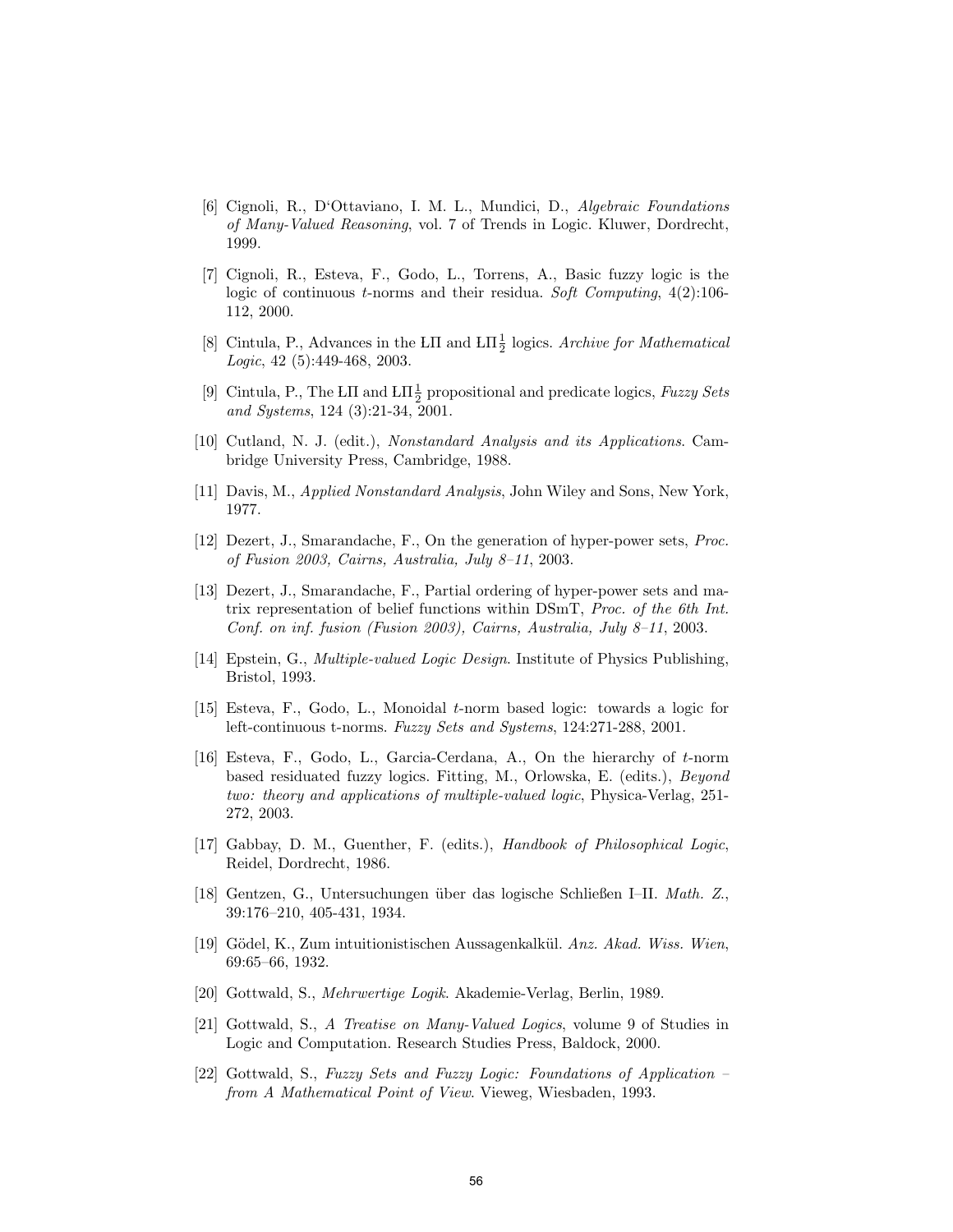- [23] Gottwald, S., Set theory for fuzzy sets of higher level, Fuzzy Sets and Systems, 2:25–51, 1979.
- [24] Hähnle, R., Automated Deduction in Multiple-Valued Logics. Oxford University Press, 1993.
- [25] Hájek, P., Metamathematics of Fuzzy Logic. Kluwer, Dordrecht, 1998.
- [26] Höhle, U., Klement, E. P. (edits.), Non-Classical Logics and their Applications to Fuzzy Subsets, Kluwer, Dordrecht, 1995.
- [27] Hurd, A., Loeb, P. A., An Introduction to Nonstandard Real Analysis, Academic Press, New York.
- [28] Karpenko, A., Characterization of prime numbers in Lukasiewicz logical matrix, Studia Logica. Vol. 48, 4:465–478, 1994.
- [29] Karpenko, A., The class of precomplete Lukasiewicz's many-volued logics and the law of prime number generation, Bulletin of the Section of Logic. Vol. 25, 1:52–57, 1996.
- [30] Khrennikov, A. Yu., p-adic valued distributions in mathematical physics, Kluwer Academic Publishers, Dordrecht, 1994.
- [31] Khrennikov, A. Yu., Interpretations of Probability, VSP Int. Sc. Publishers, Utrecht/Tokyo, 1999.
- [32] Khrennikov, A. Yu., Schumann, A., Logical Approach to p-adic Probabilities, Bulletin of the Section of Logic, 35/1:49–57 2006.
- [33] Kirin, V. G., Gentzen's method for the many-valued propositional calculi. Z. Math. Logik Grundlag. Math., 12:317–332, 1966.
- [34] Koblitz, N., p-adic numbers, p-adic analysis and zeta functions, second edition, Springer-Verlag, 1984.
- [35] Lukasiewicz, J., O logice tròjwartosciowej, Ruch Filozoficzny, 5:169–171, 1920.
- [36] Mahler, K., Introduction to p-adic numbers and their functions, Second edition, Cambridge University Press, 1981.
- [37] Malinowski, G., Many-valued Logics, Oxford Logic Guides 25, Oxford University Press, 1993.
- [38] Metcalfe, G., Proof Theory for Propositional Fuzzy Logics. PhD thesis, Kings College London, 2003.
- [39] Metcalfe, G., Olivetti, N., Gabbay, D., Sequent and hypersequent calculi for abelian and Lukasiewicz logics, ACM Trans. Comput. Log. 6, 3. 2005. P. 578 – 613.
- [40] Novák, V., On fuzzy type theory, Fuzzy Sets and Systems, 149:235–273, 2004.